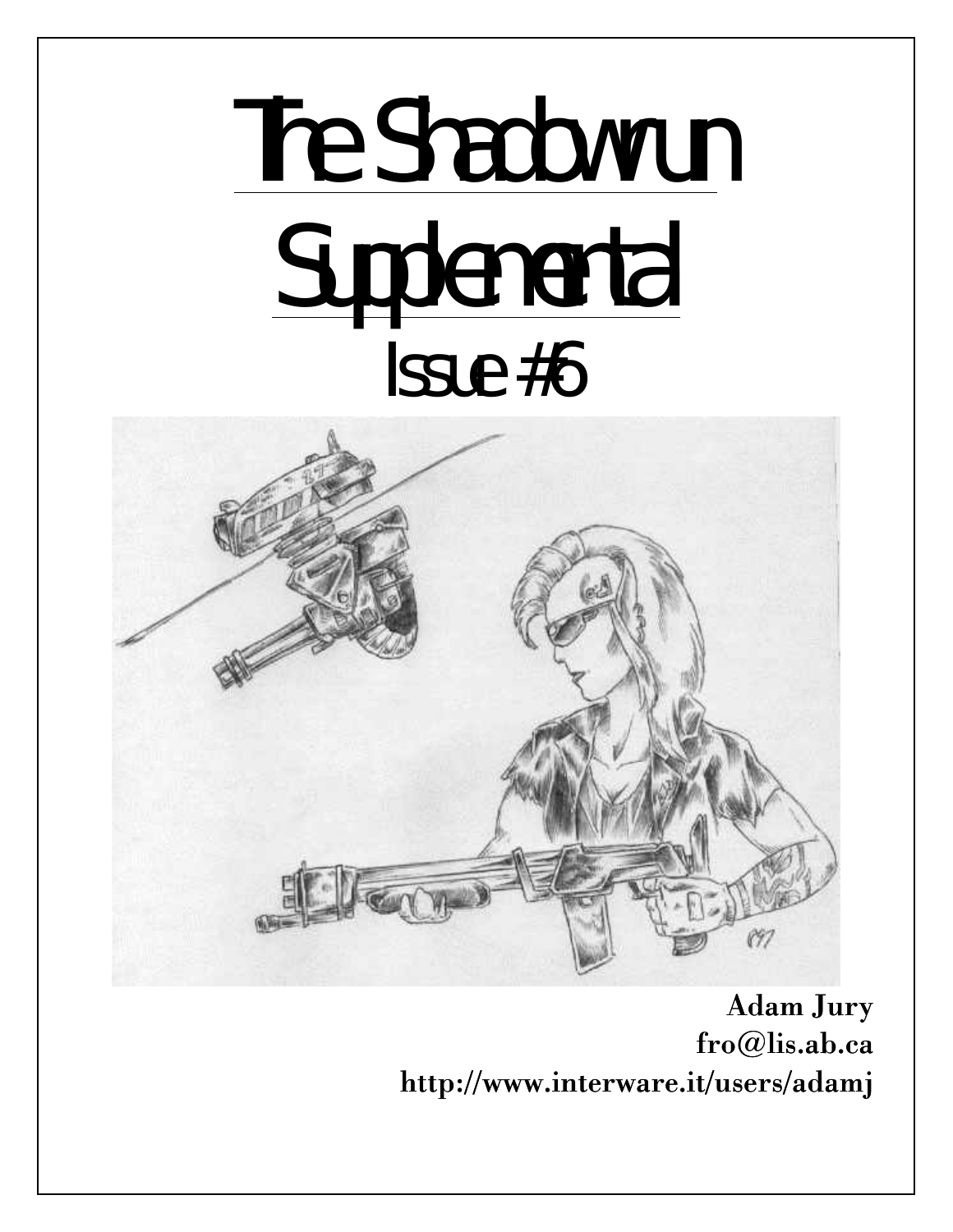# Editors Notes

2

Welcome to issues #6 of The Shadowrun Supplemental! This is the on-again off-again Rigger/Vehicle issue, which as you can see, is onagain!

I sincerely apologize for the lateness of this issue. The reasons were multiple, a lot of it doing with the winter break for most college and university students. Then, my internet provider canceling my dial-up account without fore-warning me delayed it a few more days.

You will note that this is only one piece of the issue, as there are separate files for the Rigger Black Book 1 style vehicles and the Rigger 2 vehicles. Although as I write this neither are completely finished, they should be out soon after you read this.

The reasoning behind splitting the issue up was twofold, number one to keep the file size down, and two, because some people prefer RBB1 or Rigger 2 for various reasons, and only want the vehicles that will work with their statistics.

Keeping with the Rigger focus on this issue, we snagged an interview with Rigger 2 author Jon Szeto, as well as a piece of his unpublished work.

Not only do we bring you a ton of great stuff to enhance and expand on Rigger2, but for those of you that enjoy miniatures, or want to start, we've cut a deal with Ral Partha, check out the bargain prices on vehicle related mini's!

None of this issue is meant to be a challenge to FASA or to Jon Szeto. Instead, it's meant to push the rigger spectrum of Shadowrun even further than FASA hoped.

# Hellos and Thanks

Jon Szeto, for taking his time to do some unpaid work.. : )

The usual lot of my friends and supporters: Gurth, Elle, Dvixen, Adam, Skye, Pete, Dawn, Sunette, Dawn (A different one), Ashlocke Rick, Wes and Apryl (Good luck you two!), Karen, and as usual, everyone I forgot..

# The Shadowrun Supplemental Issue # 6

Published Febuary, 1998

Editor: Adam Jury fro@lis.ab.ca Associate Editor: Dvixen dvixen@coastnet.com Artwork: Barry Beldam, JR. Hades@mail.cgo.wave.ca

# Writers:

Brett Borger bxb121@psu.edu "SwiftOne Speaks"

— Jon Szeto JonSzeto@aol.com "The Man-Machine Interface"

David Buehrer dbuehrer@denver.carl.org "Vehicle Damage Rules for Shadowrun"

—

—

Adam Jury fro@lis.ab.ca "Rigger 2 Addition: Multiple Power Plants"

> — Steven Ratkovich and Adam Jury chaos@ncweb.com fro@lis.ab.ca New Edges and Flaws

> > —

The Cluttered Datastore Contributors: Negative Pulse NegativePulse@slurpee.net Leszek Karlik, aka Mike trrkt@FRIKO.ONET.PL

I have this really horrible feeling that I forgot someone.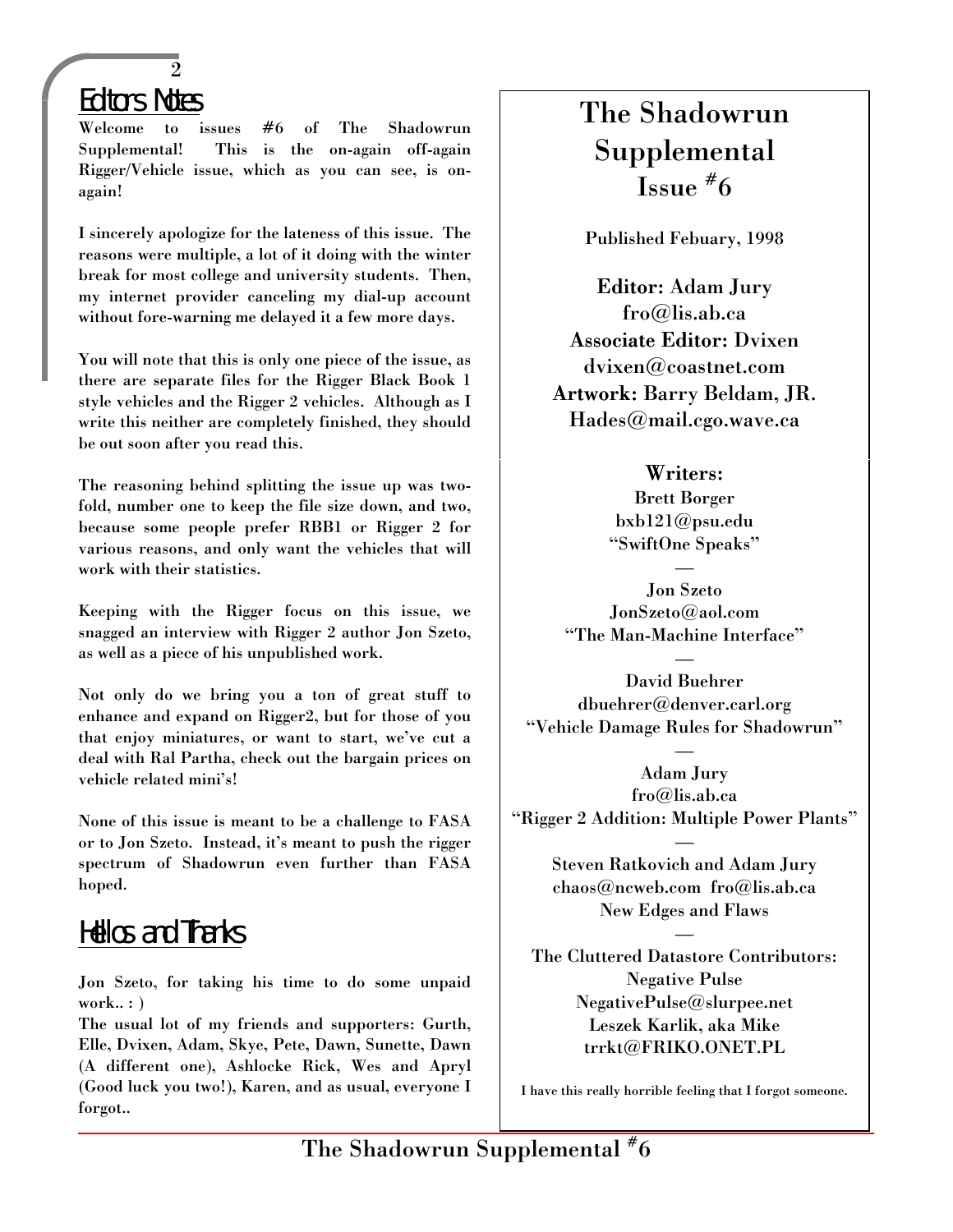# Contacting the Editor and Submissions

I can be reached via email at fro@lis.ab.ca. I can also be contacted on the ShadowRN mailing list, and on Undernet #Shadowrun. Additionally, I can be reached via ICQ - my UIN is 2350330.

An up to date list of ways to contact me should always be on my web page.

The TSS Productions web page at http://shadowrun.home.ml.org contains all the back issues, submission guidelines, and a few other things you may need to know. If you can't find what you're looking for, please do not hesitate to contact me. The TSS Productions site at Geocities is no more. It will either give you an error, or redirect you to the new(ish) web-site at http://www.interware.it/users/adamj

This site will become an american mirror for Pocket Secretary '97 when the final version becomes available.

# **Legalities**

This magazine is in no way endorsed nor produced by FASA Corporation. Shadowrun and Matrix, are copyrights of FASA (1997) Neither I, nor the authors of any individual pieces intend to infringe on FASA's intellectual property and rights. FASA has not read this material in advance, and as such, none of this material is approved by FASA.

The interviews and articles by FASA staff and freelancers are of course partially produced by FASA employees, however, FASA still has nothing to do with this magazine or its articles, officially.

# Copyrights

All contents are copyright (1997) by their original authors. I (Adam Jury) retain the copyrights over the compilation of material.

# Redistribution

This magazine may not be reproduced in any other computer format without my permission, nor may it be archived on any other computer system or internet site without my permission. Edited versions may not be distributed, it may be edited only for your personal use and within your own gaming group. IE: You can edit out the reviews if you want to print a copy to give to your players, but you can't edit out the reviews and put it on your web site, send it to a friend, etc.

# **Gaming Intelligence**

Gaming Intelligence is a free weekly newsletter sent out by email and archived on our Web site. It focuses on the gaming industry, specifically roleplaying, card games (collectible or not), miniatures/wargaming, play by mail, live-action, board, and related games. Every Monday, GI will arrive in your mailbox, bringing you the latest gaming news, product releases, feature articles, columns, and reviews.

To Subscribe: Send the message "join gi" to list-request@rpg.net or visit the web site at http://rpg.net/gi/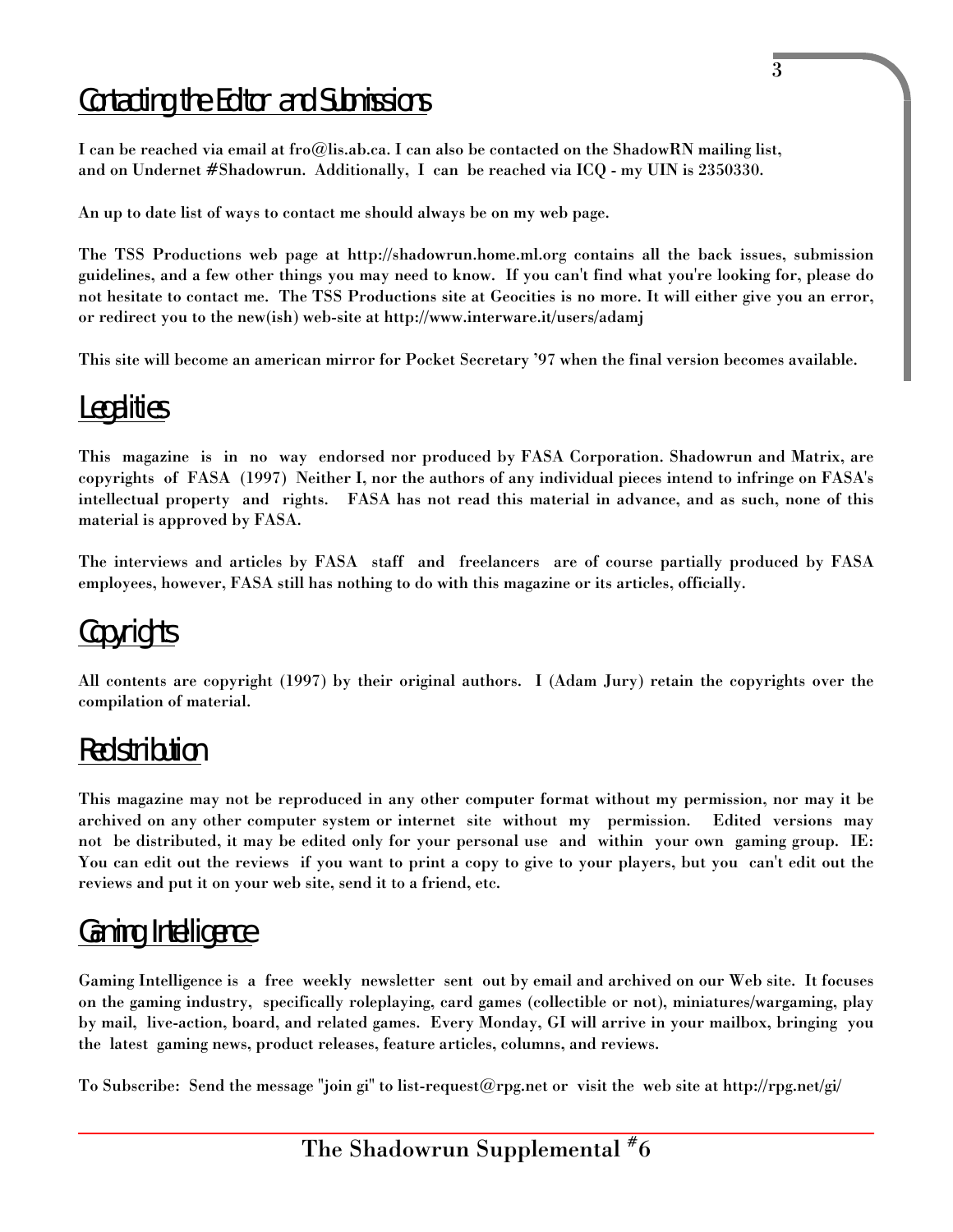# The Man Machine Interface By WOTAN

»With some of the recent developments in rigger technology, it's been brought to my attention that our technical files have fallen somewhat out of date. So I thought it was time that to do an update of the technical directory. I asked a couple of street docs I know, and WOTAN (who specializes in neurocybernetics) was more than happy to comply.

As always, keep your posts relevant, on-topic, and possessing at least a modicum of politeness. Those who break the rules will be nuked mercilessly.

»Captain Chaos

Transmitted on 18 May 2058, at 00:43:39 (EST)

Since the beginning of the Cold War in the previous century, as vehicles of all types - air, land, sea, and space - advanced further and further in sophistication, so too did they grow more complex and difficult to maneuver. By the turn of the millenium, it was impossible to pilot any type of aerial craft without at least three years of training. Engineers and technicians sought to design computers capable of regulating most automatic functions and thus simplifying the task of piloting; nevertheless, computer technology could not keep pace with the growing complexity of vehicle technology.

Initially engineers investigated in the use of early virtual reality technology to reduce the complexity of the system. Doing away with mechanical controls and instruments, engineers began using an enclosed helmet and digitized gauntlet, which allowed the wearer to manipulate virtual controls and call up system reports by opening display windows and manipulating system icons. Later developers replaced the bulky helmet and gauntlet controls with the datajack in the 2020's following the development of simsense in 2018. While this helped to flatten the learning curve and make it easier to control a vehicle, it did not prove more of an edge in terms of performance.

»This system, the virtual console, is still around. Mostly it's designed for the casual driver by allowing him/her to "customize" the dashboard to their preference, by allowing them to rearrange meters, buttons, and switches. Also, it allows us riggers a slight degree of bodily control we can't normally get in the full VX. »Josie Cruise

» VX? What the frag is VX? » Jaxon

» Virtual experience. The actual simsense output of any ASIST system.

**•** The Micro Kid

The first real vehicle control rig, though, would not occur until several years after the unveiling of simsense. While conducting research into the development of ASIST technology in the 2010's, Dr. Hikita's research team delved deeply into the processes of the human brain. Their goals naturally caused them to study the functions of the middle brain.

They soon realized that the coordination of sensory and motor impulses was an intricately complex process; even an action so simple as walking called into play hundreds of different stimuli and even more responses, which would overwhelm all but the most sophisticated supercomputers. Nevertheless, the brain, or more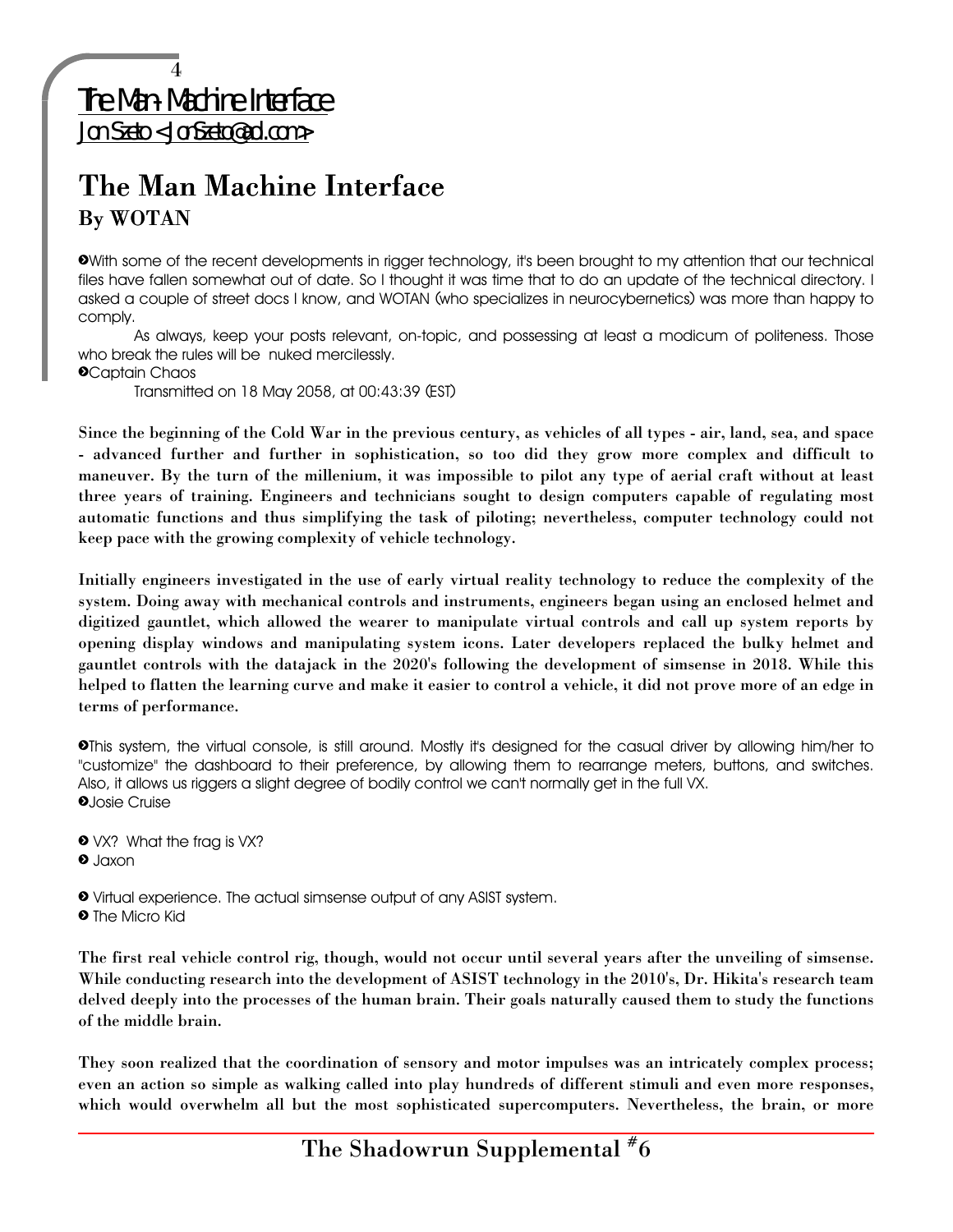specifically, the midbrain and cerebellum, handled all of this without sending a single conscious thought to the higher intelligence centers. Here lay an answer to the problem of increasing vehicle complexity: connect the human brain directly to the vehicle itself. Merely translate the various instrumentation readings into stimuli the brain could understand, and the middle brain would take care of the rest.

5

In 2022, Northrop-Marietta introduced the first vehicle control rig with the unveiling of the XF-106 Advanced Performance Fighter; the simsense system later became the basis for developing the standard vehicle control rig of today. A few years later Ares Macrotechnology announced its patent of the first vehicle control rig cyberware, which enhanced the middle brain reaction to ASIST signals.

# The Metahuman Brain

Talking about the vehicle control rig means starting at the very center of it all: the human brain. Everything we all do, whether rigging, decking, thaumaturgy, or just simply eating and sleeping, involves this quintessential organ.

» Oh, please. What does a biology lesson have to do with vehicles? »Jaxon

» For once, why don't you just shut up and read? Maybe, just maybe, you might actually learn something useful. » Gromit

There are approximately a dozen distinct regions of the brain, each serving a special function. However, in general, one can generalize them into three primary regions: the prosencephalon or forebrain (in which all higher intelligence functions take place), the mesencephalon or midbrain (which monitors most autonomic and unconscious bodily functions, such as heartbeat and breathing), and the rhomboencephalon or hind brain. It is primarily the hindbrain which we are concerned about (although parts of the mid- and forebrain also come into play), for the hindbrain provides coordination between sensory inputs and muscular movement.

What follows below are the areas of the brain most relevant to rigging:

- ♦ Cerebrum: This wrinkled mass of gray matter at the top of your brain is the focus of higher intelligence and functions, as well as the nervous system's central memory storage.
- ♦ Cerebellum: Located at the rear and the bottom of the brain, near the brain stem, this distinct area of white matter is the primary control center for coordinating balance and movement. Augmentation by the vehicle control rig (VCR) cyberware is most extensive in this area, with neuro-enhancers and artificial neurotransmitter boosters installed to speed up reaction time and processing capability.
- Mesencephalon: Commonly known as the mid-brain, this region, known in medicine as the "bottleneck of the brain," interfaces between the cerebellum and the midbrain and provides secondary balance and movement coordination. Like the cerebellum, it too undergoes extensive augmentation by the VCR cyberware.
- Pons: Taken from the Latin from "bridge," this lump of brain tissue jutting out from the medulla oblongata has been shown to play a role in the coordination of highly complex motor/sensory functions, such as playing a musical instrument, dance, and piloting a regular vehicle. Though not as extensively as with wired or boosted reflexes, this area receives some augmentation from rig cyberware, primarily in providing direct interface with the datajack, rather than indirectly through other parts of the brain, as is typical in the standard datajack..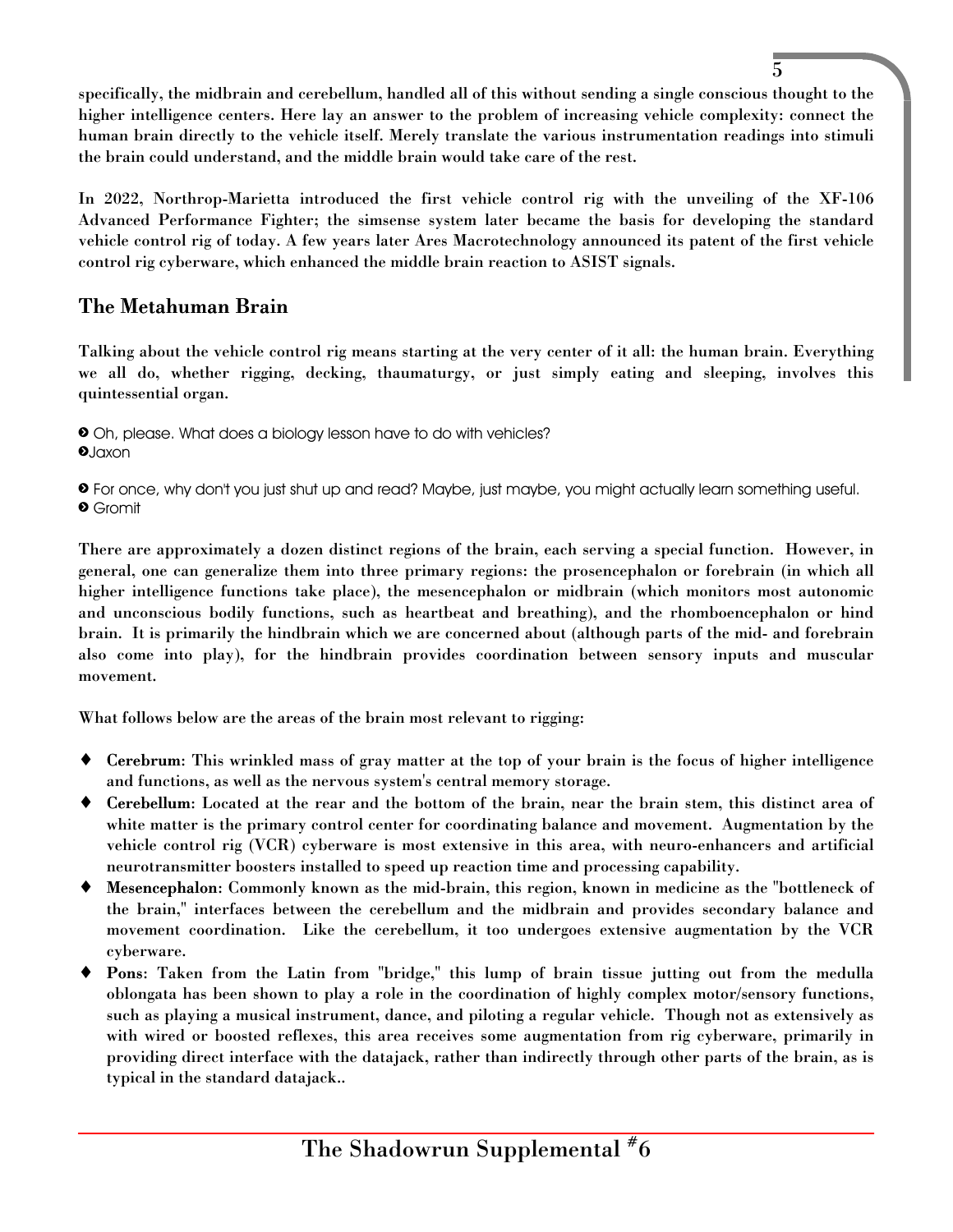- Thalamus: Located near the brain's center of mass, the thalamus plays a central role in the vehicle control rig, for the thalamus regulates the flow of neural traffic, routing sensory stimuli to the relevant centers of the brain and directing output responses to the relevant parts of the body. In the structure of the vehicle control rig, the thalamus is the CPU of the VCR system, automatically monitoring and adjusting the different controls in a vehicle in response to the situation, all without a conscious blink from the higher intelligence in the cerebrum.
- Medulla Oblongata, Hypothalamus, and Reticular Formation: These areas of the brain control the autonomic systems of the body and regulate unconscious functions, ranging from heartbeat and breathing, to body temperature, to the very basics of emotions. Although these areas play no part in the vehicle control rig, their intertwined connection to those areas that do mean that the VCR cyberware must take these areas into account, lest the body atrophy while the mind is jacked into the vehicle.

# Principles Of Operation

6

The basic operating principles of the vehicle control rig are relatively straightforward. the VCR interfaces with the lower part of the brain, specifically the thalamus, cerebellum, pons, and parts of the medulla oblongata. These regions of the brain are the balance, sensory, and motor coordination centers of the brain. Working together, these parts of the middle and lower brain work together to coordinate hundreds, possibly thousands, of individual neural stimuli and matching muscular responses.

When the rigger attempts to access the rigged system, she interfaces with a reinforced container in the engine compartment housing a sophisticated computer; riggers refer to this in common jargon as the "black box." The computer performs only two functions: first, it acts as a compiler, translating inputs from vehicle systems into simsense signals mimicking bodily and sensory stimuli. In the opposite direction, it converts motor responses into vehicle commands. Although the black box does most of the work of translating the signals, the cyberware in the midbrain and cerebellum also share in the work by compiling the vehicle input into biochemical neutransmitter ions.

» This is the reason normal datajacks don't work in a vehicle control rig system; they lack the biochemical injectors necessary to translate the electrical signals into the appropriate neurotransmitter biochemical ions for the lower brain. Datjack cyberware only induces a current in the brain, which the cerebrum translates as neural impulses. To maximize the data-handling capabilities of the cerebellum and thalamus, it is necessary to provide the precise neurochemicals for transmitting either a sensory or a motor stimulus. Anything else the thalamus interprets as merely interference.

» The Smiling Bandit Striking Again! Ha! Ha! Ha!

» Well, what about wired and boosted reflexes? Doesn't the cyberware for those systems also affect the lower brain?

» SimmR3@xsys.di.txnet.com

» Yes they do, but you're forgetting the other part of the equation: the datajack. Wired and boosted reflexes enhance the information flow between the midbrain/cerebellum and the spinal cord ONLY. Rigging works through a datajack, which is extraneous to the wired/boosted reflex system; wired/boosted reflexes do nothing to enhance the datajack connection.

» Project A.P.

» So why bother with all that? My reflexes make me the fastest razor with a gun, so I should be the fastest driver behind the wheel.

» Colby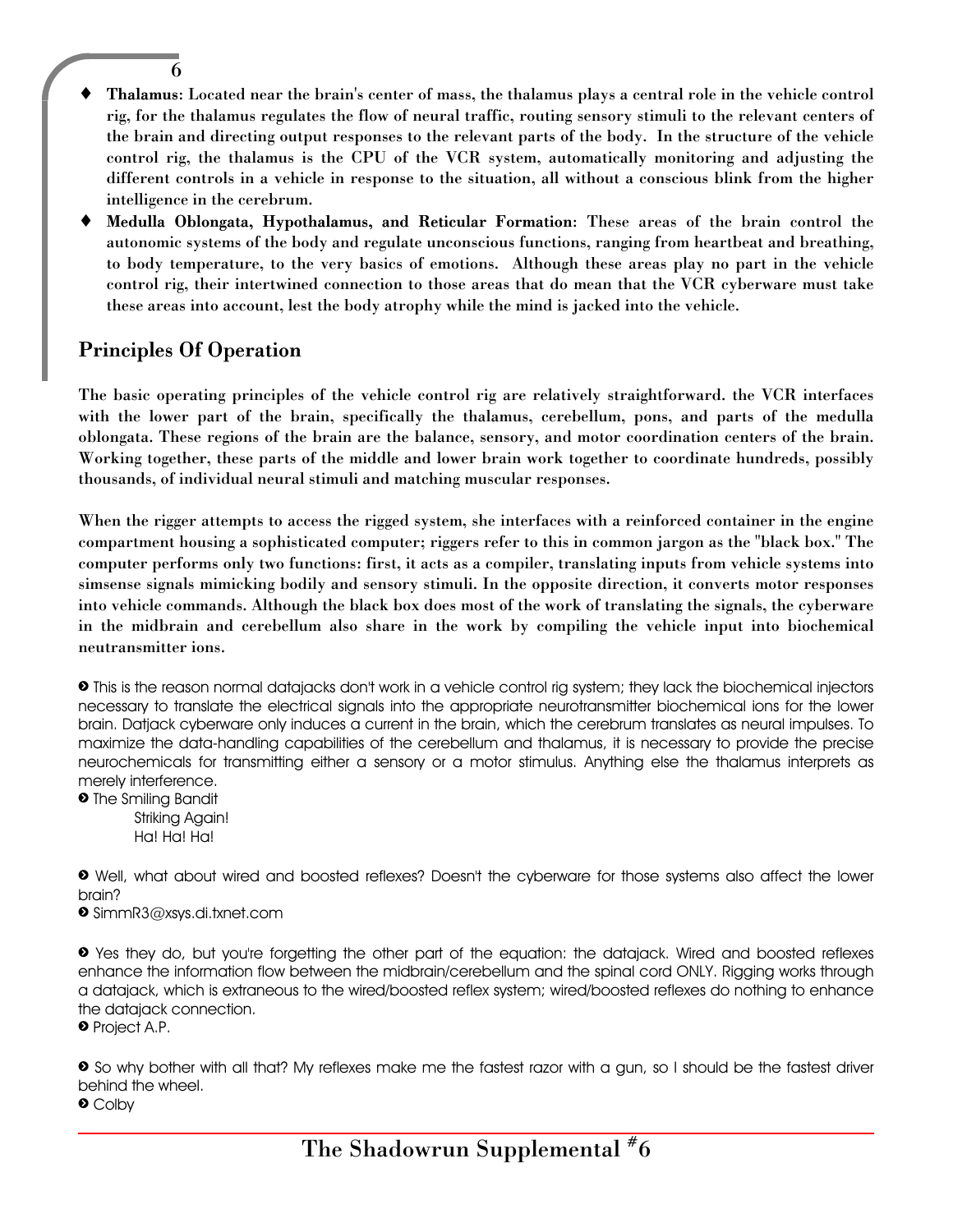» Haven't you been listening to a word I've said? When you're driving without a jack, your response time takes the slowest route possible. It goes from eye to cerebrum to spinal cord to arm, all through neural pathways.

7

In contrast, in a rigged system, when the Sensors detect the car, the signal goes straight to the computer, through the jack into the thalamus, which automatically processes it and shoots it back down to the computer. All of this travels along fiber-optic cable and electrical wiring, which is pretty much near the fragging speed of light. NO wired reflex system is so responsive as to approach the speed of light.

**•** The Smiling Bandit Striking Again!

Ha! Ha! Ha!

The other primary function of the computer is to isolate the brain from the rest of the body. It includes a reticular-activation system (RAS) override, which suppresses sensory signals from the spinal cord into the brain. Additionally, the box contains an autonomic regulator, which transmits a stasis signal into the medulla oblongata and lower brain. This stasis signal interfaces with the autonomous system, which regulates involuntary functions and consciousness, and reassures the system that the brain is still on-line by sending input which would normally come from the brain. This ensures the continued rhythm of breathing and sleeping, while lowering the body's metabolic cycle. In short, it puts the body to sleep.

» Why does it do that?

» Blake 6

» Sleep enhances the body's regenerative capabilities. During slow-wave sleep the body produces essential hormones, and body repair takes place. After all, since the body isn't actively doing anything, it might as well take this opportunity to make itself useful.

» Project A.P.

» Riggers need to treat this box with the utmost respect. Wannabes think that there's no danger of a brainburn, like there is for a decker who has the misfortune of encountering Black IC. They couldn't be any more wrong. Because the autonomic regulator ensures the continued functioning of your vital signs, any sort of electrical disruption can result in nasty biofeedback. I once knew a guy who developed a heart attack, due to a fused circuit caused by Ram spell. The worst case, though, is a raw high-voltage discharge, from a zapper warhead; this will literally fry you from the inside out.

» Josie Cruise

The second part of the system, the cyberware, is necessary to make full optimal use of the control rig system. In a normal datajack, the jack connects with the cerebral cortex in the frontal lobe, which regulates consciousness and intelligence. A control rig system, however, makes use of the lower brain, not the cerebrum; therefore, the jack must be rewired to provide direct linkage with the lower brain, specifically the thalamus, midbrain, and cerebellum. You can always tell a rigger from a decker; because of the direct linkage with the middle brain, riggers generally install their datajacks underneath and behind their ear, instead of at the top of the temple.

**• It also makes it easier to jack in and out when you're wearing a flight helmet, too.** 

» Josie Cruise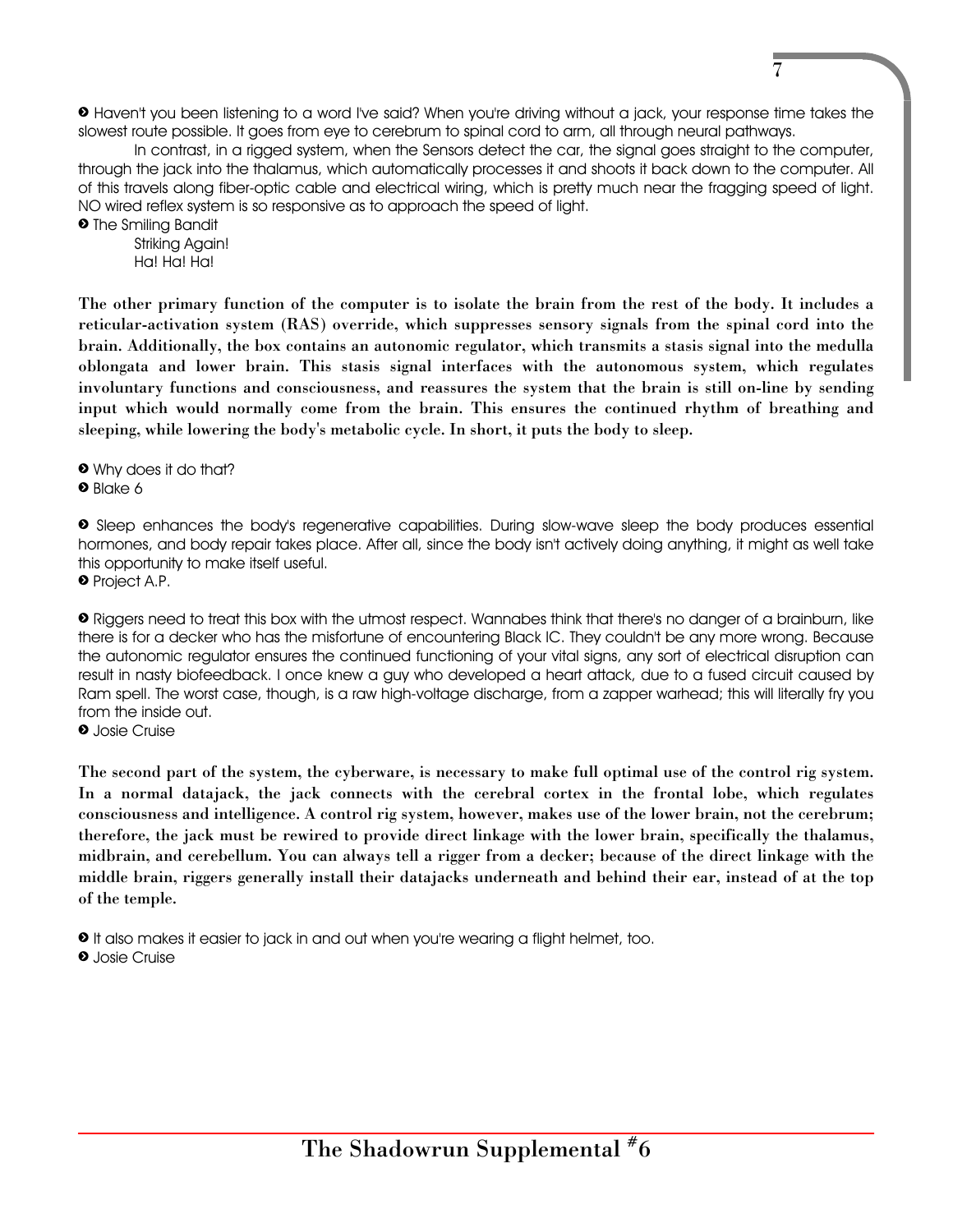Once the rigger has jacked into the control rig, it switches all control from the vehicle to the rigger. From this point on the thalamus, cerebellum, and midbrain are no longer in control of the human body; all their efforts are directed towards controlling the machine, until the jack is removed.

Enhancements provided by the rig cyberware work to enhance the performance of the lower and middle brain areas. These consist of artificial neurotransmitter boosters and axon/dendrite enhancers, as well as localized adrenal injectors designed to stimulate specifically the lower and middle brain areas.

# Rigging Vs. Decking

8

A number of both riggers and deckers have asked me why a vehicle control rig doesn't function inside the Matrix. "After all," asked one, "in both systems you're using your brain to directly interact with a simsense simulation of reality, right?"

Wrong.

What you have to understand is this: rigging and decking may share some strong similarities, in that both work with an ASIST virtual simulation, and both rely on pure mental brain power to do the job. That, however, is where the similarities end.

Decking the Matrix uses virtual reality in a way to interpret visually complex computation and mathematical problems. It transforms a stream of numbers and code into a three-dimensional model the decker can see and understand better. In the former mode (numbers and code), much of the brain's work centers on the frontal lobe, where calculation, reasoning, and analysis take place. In the latter, (visual model) part of the work transfers to the transverse and occipital lobes, the centers for audio/visual recognition. More of the brain is at work, so it arrives at a solution faster.

Note that in all of the example above, all the brain's work centers solely on the cerebrum, the center of higher intelligence. If you'll remember what I said in the previous section, the cyberware enhancement of the vehicle control rig focuses almost exclusively on the middle and hind brain, the traffic control center of neural activity. Rigging a vehicle is much more reflexive and instinctive than decking. In a way, it's almost like a simsense or trideo game, in that the majority of mental activity takes place in the lower brain.

Consequently, because of this difference, deckers tend to be slow and clumsy riggers, as they lack the neural enhancement in the proper areas. (Never mind the fact they lack the burned-in firmware to interface with a vehicle control rig's ASIST protocols.) Conversely, riggers tend to be very sloppy deckers, as their enhanced thalami encourage knee-jerk reactions, versus the intense cerebral concentration necessary for surfing the Matrix.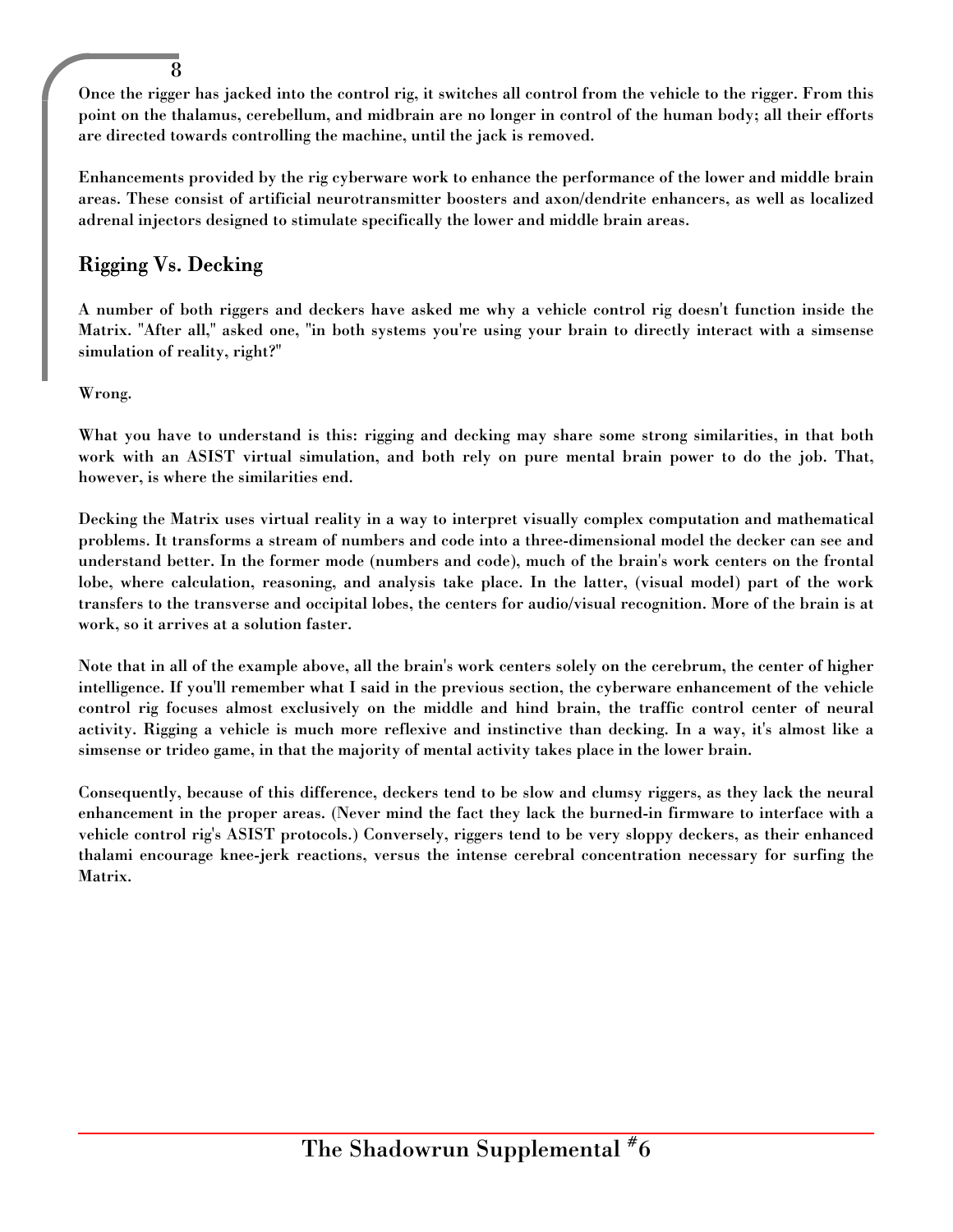# Vehicle Damage Rules for Shadowrun By David Buehrer < dbuehrer@denver.carl.org>

This article is a modification of the optional vehicle damage rules presented in Rigger 2 by Jon Szeto. I would like to thank Mr. Szeto for his inspiration.

The purpose of this article is to replace the existing vehicle damage rules and provide a more detailed account of vehicle damage. This article assume you are using the vehicle rules from Rigger 2. As with any set of rules, please feel free to modify these to suit the needs of you and your game. If you find a discrepancy please notify me at dbuehrer@denver.carl.org. I'm also willing to accept suggestions, comments, and criticisms  $\langle$ grin $\rangle$ .

Instead of using a damage track to determine the level of damage a vehicle has sustained these rules apply damage to a vehicle's subsystems.

The outcome of an attack/crash, and how the vehicle was damaged, determines how many subsystems have been damaged.

If the vehicle was attacked by a heavy weapon (heavy weapon, missile, rocket, explosive, etc), or damaged by a crash, consult the following table:

| <b>Heavy Weapon Attack/Crash</b> |                                      |  |  |  |
|----------------------------------|--------------------------------------|--|--|--|
| Damage Suffered                  | <b>Number of Subsystems Affected</b> |  |  |  |
| Light                            |                                      |  |  |  |
| Moderate                         |                                      |  |  |  |
| <b>Serious</b>                   |                                      |  |  |  |
| Deadly                           |                                      |  |  |  |

Note: if a heavy weapon attack is armor piercing and the vehicle is unarmored, reduce the number of subsystems affected by 1d6. Armor piercing heavy weapons rely on their reaction with vehicle armor to damage a vehicle.

Also, if the vehicle is damaged as the result of a crash, or impact, the passengers may be affected. Use the rules on p. 50 of Rigger 2 to determine damage to passengers.

If the vehicle was attacked by a standard weapon consult the following table:

| <b>Standard Weapon Attack</b> |                                      |  |  |  |
|-------------------------------|--------------------------------------|--|--|--|
| Damage Suffered               | <b>Number of Subsystems Affected</b> |  |  |  |
| Light                         |                                      |  |  |  |
| Moderate                      |                                      |  |  |  |
| <b>Serious</b>                |                                      |  |  |  |
| Deadly                        |                                      |  |  |  |

Physically damaging hand-to-hand and melee weapon attacks will not affect a vehicle unless the power of the attack is greater than the vehicle's Body plus Armor multiplied by 2, in which case they are treated as a standard weapon attack.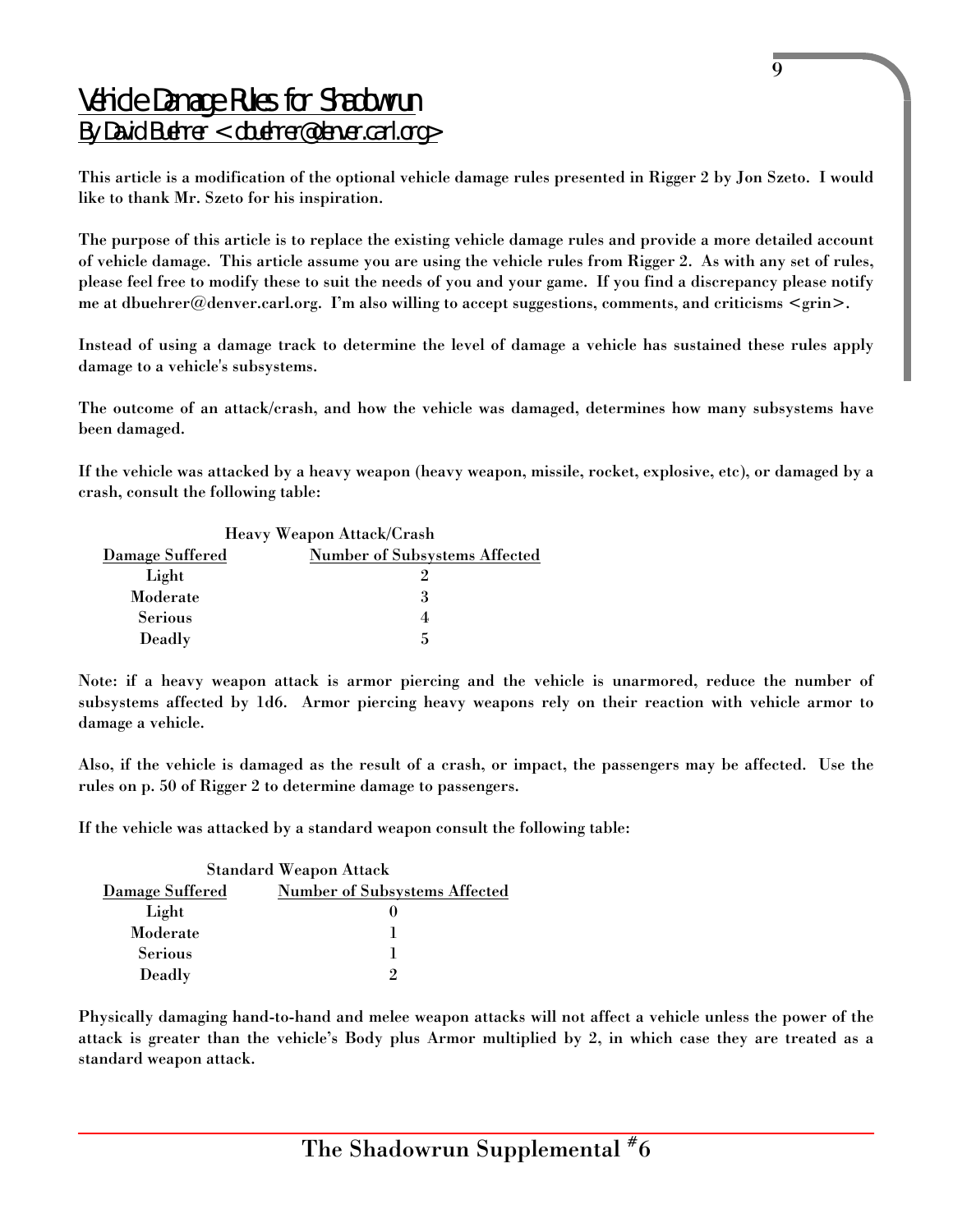For each subsystem affected roll on the following tables. If this results in a subsystem which is not present roll again. If the results is a subsystem which has already been damaged, stage the damage to the subsystem (see Table 8). If the result is a subsystem which is already destroyed then treat it as no effect.

| Result         | <b>Corresponding Table</b> | Category                   |
|----------------|----------------------------|----------------------------|
| $\overline{2}$ | Table 7                    | Accessories                |
| 3              | Table 6                    | <b>Weapon Systems</b>      |
| 4              | Table 5                    | <b>Vehicle Electronics</b> |
| 5              | Table 4                    | <b>Vehicle Controls</b>    |
| 6              | Table 3                    | Chassis                    |
|                | Table 2                    | Engine                     |
| 8              | Table 3                    | Chassis                    |
| 9              | Table 4                    | <b>Vehicle Controls</b>    |
| 10             | Table 5                    | <b>Vehicle Electronics</b> |
| 11             | Table 6                    | <b>Weapon Systems</b>      |
| 12             | Table 7                    | Accessories                |

#### TABLE 1: MAJOR SYSTEM CATEGORIES (ROLL 2D6)

Note, a specific subsystem may be targeted with  $a + 4$  modifier to the attacker's target number if the attacker is familiar with the vehicle he is attacking (the GM may adjust this modifier as necessary based on the size of the subsystem).

#### TABLE 2: ENGINE (ROLL 1D6)

- Gridlink
- Turbocharger or Superconductive Drive
- Engine Hit
- Engine Customization

- Nitrous Injector
- SunCell

#### TABLE 3: CHASSIS (ROLL 1D6)

- Fuel System
- 2-3 Passenger Compartment
- Aggravated Body Damage (Heavy Weapon or Crash Only)
- Armor Defeating Hit (Heavy Weapon or Crash Only)
- Roll on Table 4: Vehicle Controls

#### TABLE 4: VEHICLE CONTROLS (ROLL 1D6)

- Rigger Control Box
- Autonav
- 3-4 Handling
- Remote Control Linkup
- Drive-by-Wire System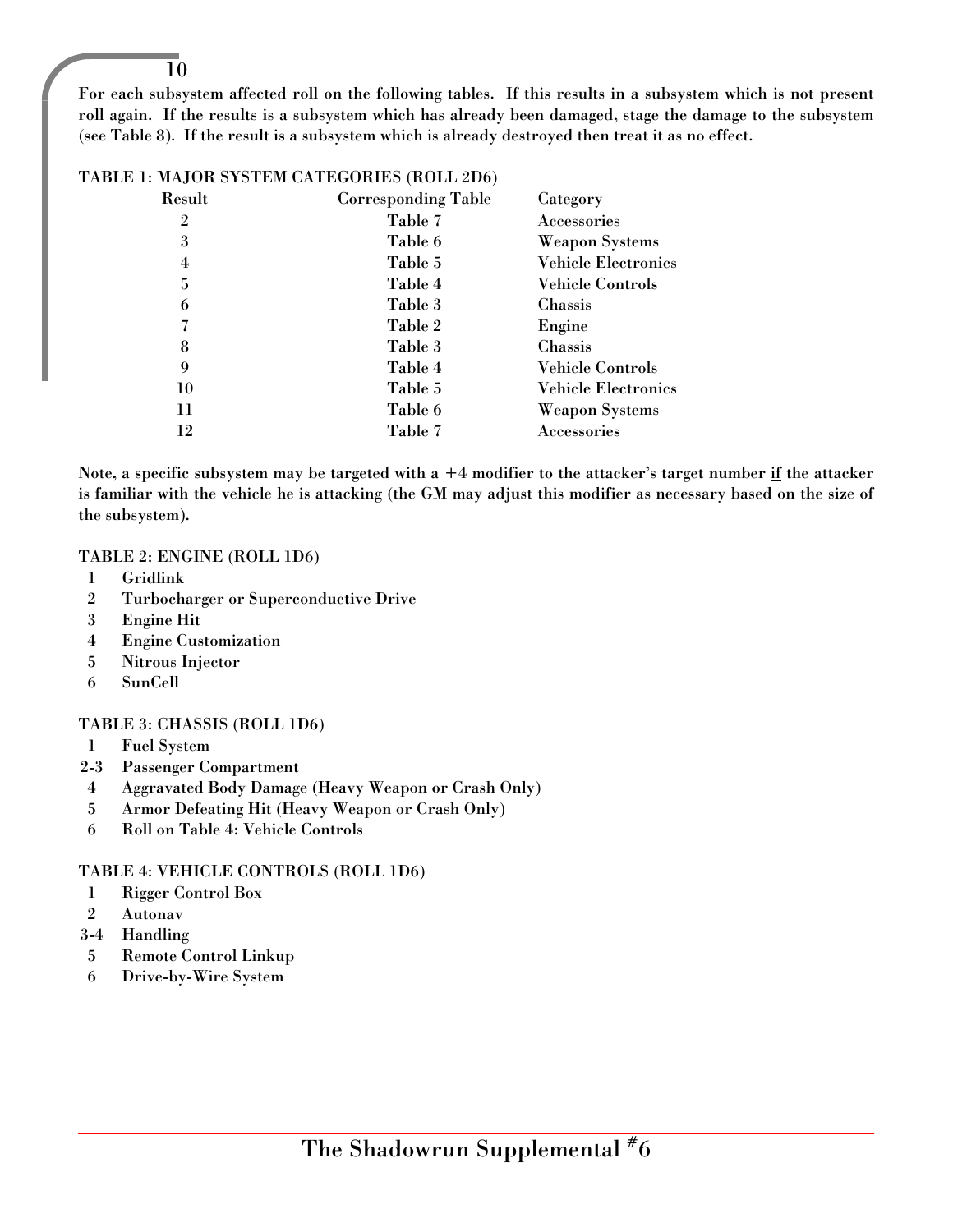#### TABLE 5: VEHICLE ELECTRONICS (ROLL 1D6)

- 1 ECM
- 2 ECCM
- 3-4 Sensor Systems
- 5 ED
- 6 ECD

#### TABLE 6: WEAPON SYSTEMS (ROLL 1D6)

- 1-2 Turret
- 3-4 Vehicle Weapon
- 5-6 Target Acquisition System

## TABLE 7: ACCESSORIES (ROLL 2D6)

- 2 Roll on Table 2: Engine
- 3 APPS System
- 4 Amphibious System
- 5 Anti-Theft System
- 6 Communications Gear
- 7 Drone Rack
- 8 EnviroSeal
- 9 External Cargo Mount
- 10 Life Support
- 11 Spotlight
- 12 Roll on Table 4: Vehicle Controls

# Damage Severity

Light Damage: The subsystem operates at reduced efficiency. Reduce by 1 any bonuses or extra dice provided by modifications or accessories. (If the subsystem has no such bonuses or extra dice, apply a  $+1$ target modifier to Success Tests made with the damaged device/system.)

11

Moderate Damage: The subsystem suffers a serious malfunction. Reduce by half the original value of any bonuses or extra dice provided by modifications or accessories. (If the subsystem has no such bonuses or extra dice, apply a +3 target modifier to Success Tests made with the damaged device/system.)

Serious Damage: The subsystem is inoperative but repairable.

Deadly Damage: The subsystem is destroyed beyond repair, and must be replaced completely.

Do not use damage tracks for vehicle subsystems. Keep track of the damage level only (Light, Serious, Moderate, Deadly). If an already damaged subsystem is damaged again, stage the damage as follows. If a damaged subsystem receives Light damage, increase the existing damage level by one level (Light to Moderate, Moderate to Serious, Serious to Deadly). If a damaged subsystem receives Moderate damage, increase the existing damage level by two levels (Light to Serious, Moderate to Deadly, Serious to Deadly). If a damaged subsystem receives Serious damage, increase the existing damage level to Deadly.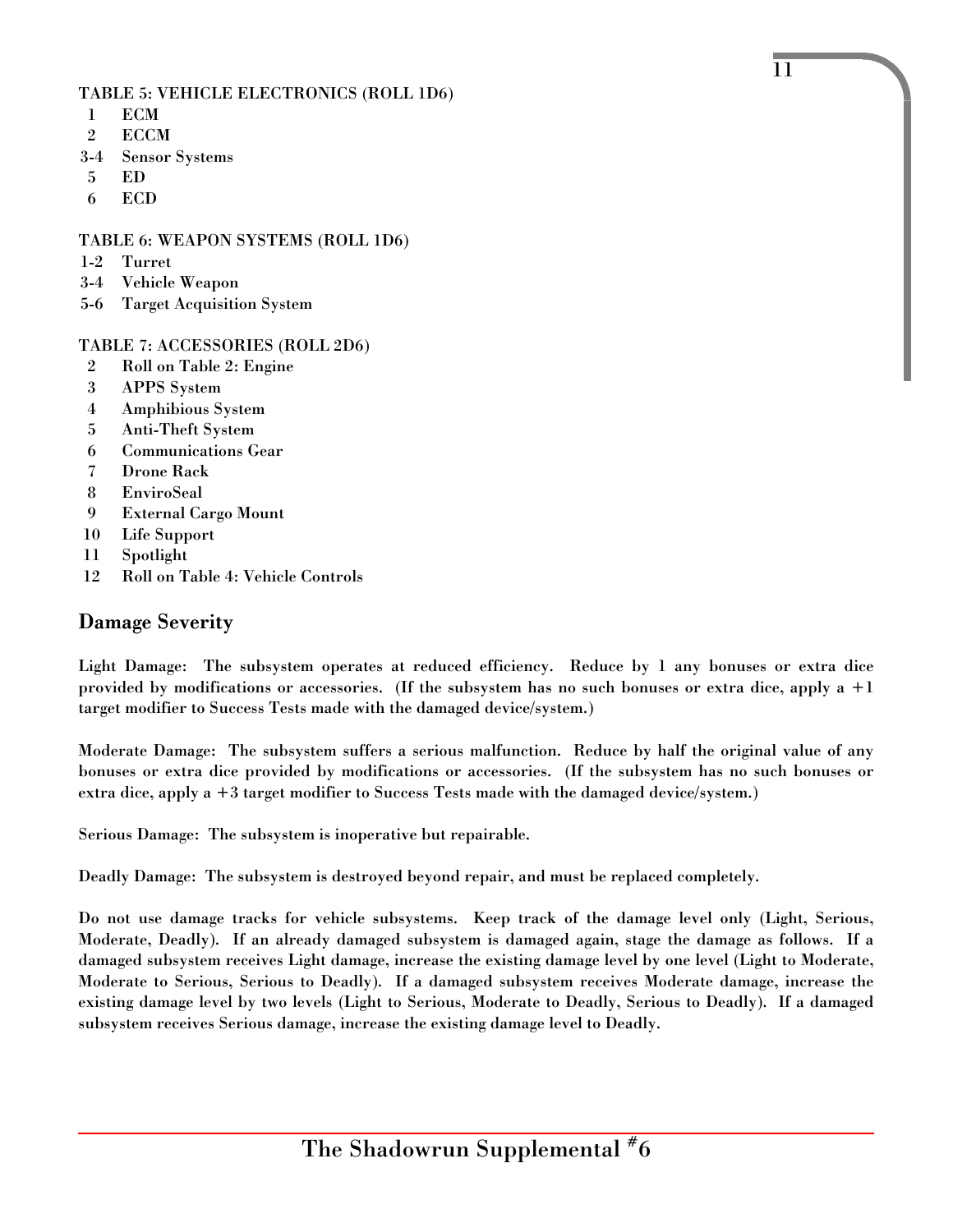# 12 Subsystem Damage Notes

Rigger Control Box: The attack disrupts the rigger control hardware installed in the vehicle and triggers an ASIST backlash. The rigger must make a Damage Resistance Test against physical damage. The damage Power Level is equal to the Power of the attack (after Armor reductions), and the Damage Level is equal to the Damage Level of the attack.

Handling: The attack damages the primary vehicle control mechanisms. Increase the Handling of the vehicle by 1 for Light damage, 2 for Moderate damage and 3 for Serious damage. If the Handling sustains Deadly damage, the vehicle automatically crashes.

Turret: The attack damages the servo-mechanism controlling the vehicle turret (if the vehicle has more than one turret, the GM determines which one is damaged). Weapons fired from that turret suffer a Damage Modifier based on the damage of the Hit (see Table 8: Damage Severity). If the turret suffers Deadly damage, it is rendered inoperative and frozen in place (the direction it is pointing is determined by the GM).

Target Acquisition System: The attack damages key sensor or electronic components relating to targetacquisition functions. Missiles, sensor-enhanced weapons and other smart weapons suffer a Damage Modifier (see Table 8: Damage Severity). If the target-acquisition system suffers Deadly damage, the vehicle cannot lock onto a target and is unable to fire smart weapons. "Dumb" weapons, such as rockets, cannons and firearms, are not affected.

Engine Hit: The attack damages the engine, which in turn reduces the vehicle's Acceleration, Speed and Load Ratings. For Light damage, multiply all Ratings by .9, rounding down. For Moderate damage, multiply all Ratings by .7, rounding down. For Serious damage multiply all Ratings by .4, rounding down. If the engine suffers Deadly damage, the vehicle loses power and decelerates at a rate equal to twice the Acceleration, and the driver must make a Crash Test (p. 51, Rigger 2).

Fuel System: The attack causes a leak (if the engine is IC) or a short (if the engine is electric) in the vehicle's fuel/power system. For light damage, calculate the loss rate by multiplying the maximum fuel/power by .01. The result is the amount of fuel/power that is lost each turn. For Moderate damage, multiply the fuel/power by .05. For Serious damage, multiply the fuel/power by .1. If the fuel/power system sustains Deadly damage, it ruptures and the driver must make a Crash Test (p. 51, Rigger 2). (Pyromaniac GMs may also check to see if the destruction of the fuel system results in an electrical fire or fuel explosion).

If a vehicle has extra fuel tanks or groups of battery cells only one tank/cell group is affected (determined by the GM).

Passenger Compartment: If this subsystem is hit by a heavy weapon the attack generates shrapnel in the passenger compartment. Passengers must make a Damage Resistance Test against physical damage. The Power is equal to the Power of the attack against the vehicle (after armor reductions), and the Damage Code is equal to the Damage Code of the attack.

If a non-explosive armor piercing heavy weapon hits this subsystem, and the vehicle is not armored, one passenger is hit (determined by the GM). The passenger must make a Damage Resistance Test using the rules in the preceding paragraph.

If this subsystem is hit by a standard weapon one passenger is hit (determined by the GM). The passenger must make a Damage Resistance Test against physical damage. The Power is equal to half the Power of the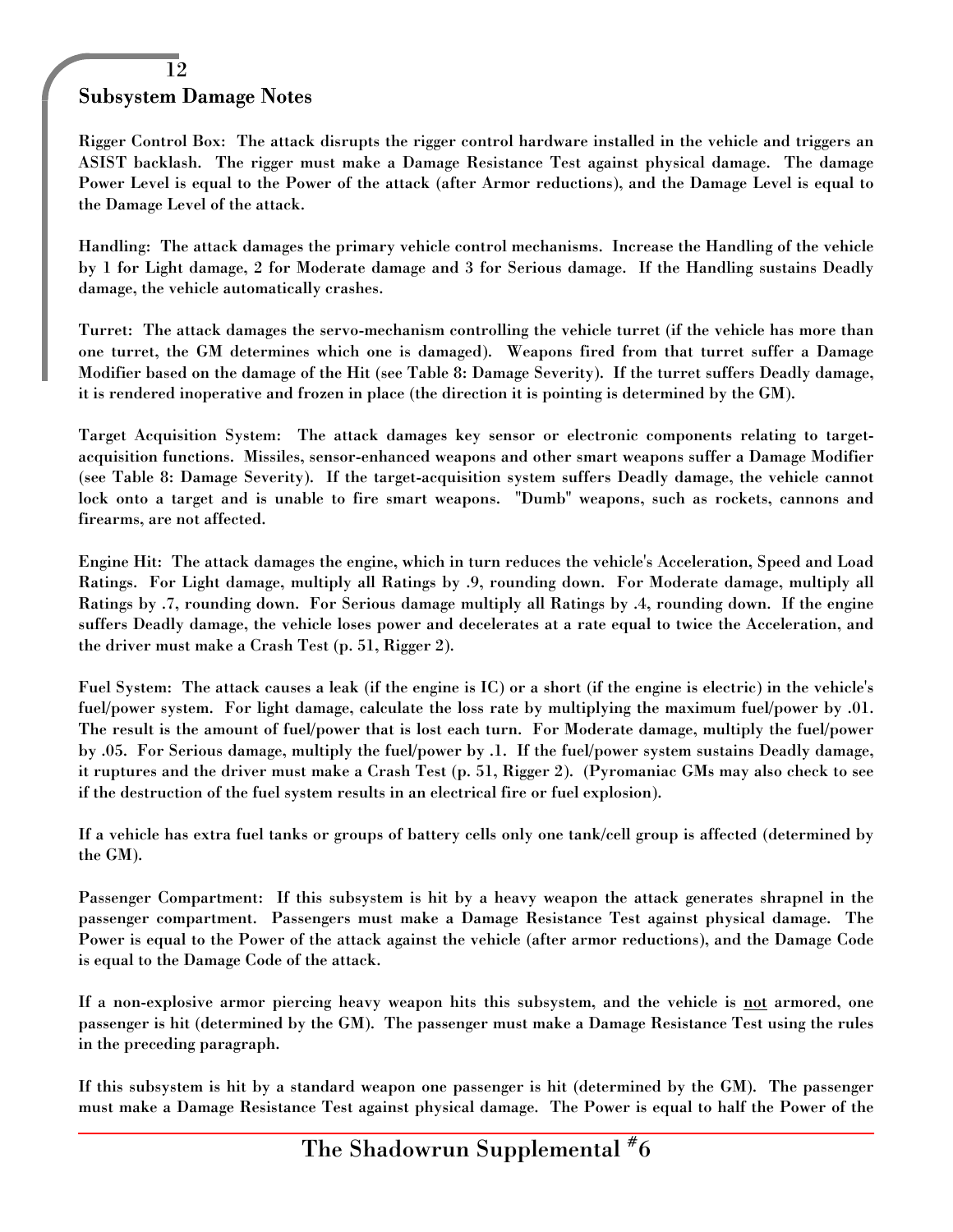attack against the vehicle (after armor reductions), and the Damage Code is equal to the Damage Code of the attack.

13

In the event of a crash, or impact, use the rules on p. 50 of Rigger 2 to determine damage to passengers.

Aggravated Body Damage (if the attack is not from heavy weapon or crash ignore this result and roll again): If the vehicle has a Body of 1 or less, it and all of it's subsystems are destroyed and it automatically crashes.

If the vehicle has a Body of 2 or more the attack seriously weakens the infrastructure of the vehicle. For a Light damage, reduce the vehicle's Body by 1. For Moderate damage, reduce the vehicle's Body to one-half its value, rounded up. For Serious damage, reduce the vehicle's Body to one-third of it's original value, rounded up. Deadly damage to the vehicle's Body destroys the vehicle and all of it's subsystems, and it automatically crashes.

Armor-Defeating Hit (if the attack is not from a heavy weapon ignore this result and roll again): The attack reduces the effectiveness of the vehicle's armor. Light damage reduces the Armor Rating by 1, Moderate damage reduces the Armor by 3, Serious damage reduces the Armor by 6, and Deadly damage reduces the Armor Rating by 10. Armor points lost in this manner are gone for good and can only be recovered by replacing the armor.

Note that this rule is separate from the Armor Degradation rules (p. 75, Fields of Fire).

#### Example 1:

*Fred is driving along in his Ford Americar when Crazy Eddie fires an anti-vehicle rocket at him from the roof of a nearby building. After resolving the attack and damage resistance rolls Fred's car suffers Serious damage. Because the attack is from a heavy weapon 4 subsystems are affected. However, because the anti-vehicle rocket is armor piercing and Fred's car is unarmored the number of systems affected is reduced by 1d6. The GM roles a 2 on 1d6, reducing the number of subsystems affected to 2.*

*The GM then rolls 2d6 on Table 1 to determine the category for the first subsystem and gets an 8 (Chassis). The GM then rolls 1d6 on Table 3 and gets a 1. The fuel system of Fred's car suffers Serious damage, which (assuming he had a full tank of gas) is now leaking fuel at a rate of 6 liters per turn.*

*The GM rolls again for the second affected subsystem and the final result is drive-by-wire. Since Fred's car is not equiped with a drive-by-wire system the GM rolls again. After re-rolling the chassis is hit again and the car suffers aggravated body damage, which reduces it's Body to one third of it's original value (3) to 1.*

*Crazy Eddie fires another rocket at Fred and his car suffers Moderate damage. This time only one subsystem is affected. After rolling on the tables the fuel system is hit again. Since the fuel system had already suffered Serious damage the Moderate attack increases the damage to Deadly, destroying the fuel system and forcing Fred to make a crash test. The GM is in a rather evil mood and rules that the engine of Fred's car catches fire and a cloud of smoke belches from under the hood.*

#### Example 2:

*Later that week Crazy Eddie fires his Ares Predator at a CAS main battle tank. Eddie gets lucky beyond his wildest expectations and the tank suffers Light damage from the attack. However, because he is using a standard weapon against a vehicle none of the tank's subsystems suffer damage and the tank is unnafected by the attack.*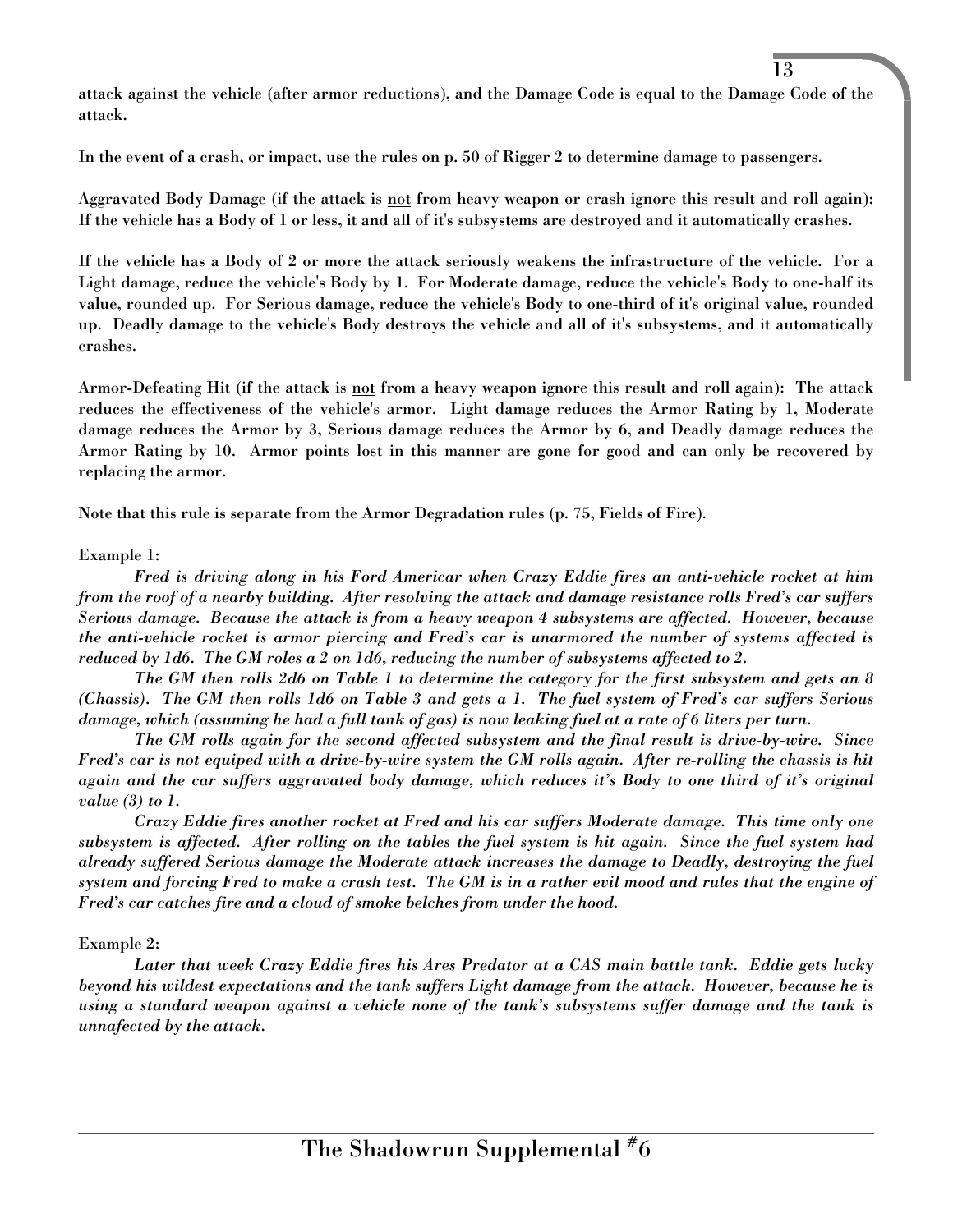## *1. First, the important question. How did you get involved with FASA?*

Well, the short answer would be, Steve got me into this.  $\leq g$ 

Two years ago, back in 1996, FASA announced at GenCon their intention to publish the Rigger 2 book. (Actually, they had planned to publish it as early as 1994, but at that time Tom Dowd stepped down as Shadowrun line developer, and Shadowrun languished for a couple of years until Mike Mulvihill took over as product developer.) By then Steve Kenson had well established himself as a FASA freelance writer. I knew Steve since high school, and he encouraged me to submit a proposal, since he knew riggers were my pet interest. Between all the writing I had done for the Scrawls from the Sprawls APA (see later), and a good word from Steve, I got to write the Rigger 2 book, and the rest is, as they say, history.

## *2. How long have you been Playing Shadowrun?*

Off and on since it came out in 1989. Whenever I came home from college for Christmas and the summer, I played Shadowrun with Steve and our gaming group. However, when I went into the Army, I couldn't find any soldiers who played Shadowrun, but I joined Compuserve and played several on-line message-based games with other users in the United States and Europe.

I haven't been playing lately since the last online group folded, due to the time I've spent writing, but I'm looking to get back to gaming, either online or in a face-to-face game.

## *3. Tell us a little about yourself, if you would. Where do you live, how old you are, that sort of thing.*

I'm 27, and my life up to this point has been something of a nomadic experience. Originally I grew up in Merrimack, New Hampshire, where Steve and I went to the same high school. After high school I went to college at Rensselaer Polytechnic Institute (RPI), in upstate New York. I graduated with a B.S. in Engineering Physics and was commissioned as a lieutenant in the United States Army.

For the next four years I served as a chemical officer in the Army. My duties focused primarily around protecting our troops from chemical and biological weapons attacks. I spent two years in Germany (at a little post just south of Frankfurt) and a year and a half at Fort Sill, Oklahoma. I've also spent several months on training exercises and courses at other bases as well, namely Fort McClellan, Alabama; Fort Knox, Kentucky; and Fort Lewis, Washington (yes, the same Fort Lewis that's part of the Seattle Metroplex). I've also gone with the Army to the Mojave Desert, California, at Fort Irwin, as well as a joint exercise with the Marine Corps at Twentynine Palms (Both of which are mentioned in the California Free State Sourcebook). I've never been to Bosnia or the Persian Gulf, though — just missed getting the call to go to either place.

I got out of the Army at the end of 1996 and came to Lexington, Kentucky to work as an engineer. I'm still in Lexington right now, but I'm looking for another job in engineering at the moment. It'd be nice for me to stay in Lexington for another couple of years, but if the job's right, I might move again.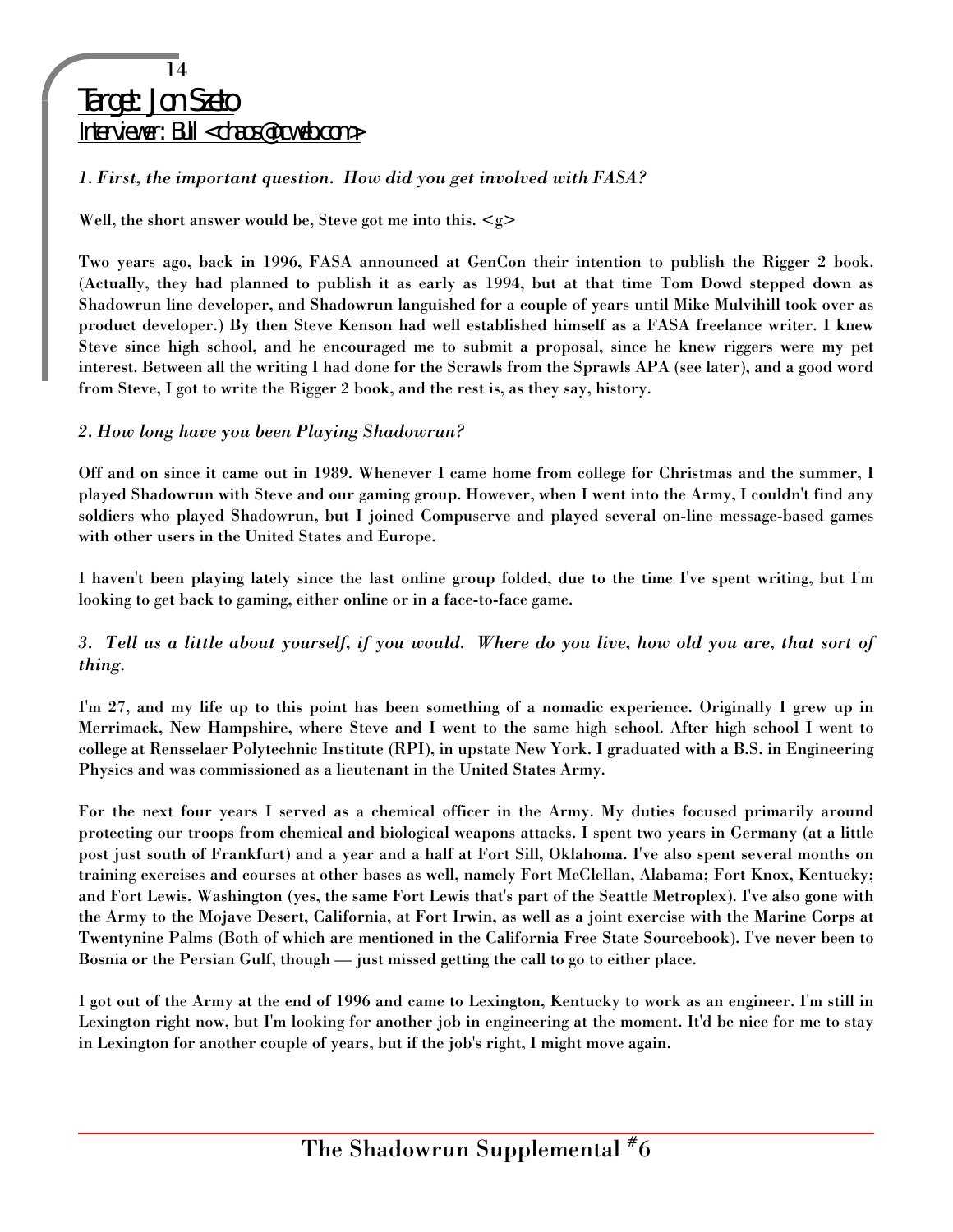*5. I've read your work in the Scrawls from the Sprawls, the Shadowrun APA you are involved with. How did you get involved with that, and how long have you been a part of the APA?*

Not to sound like a broken record, but again, Steve got me into it.

Anyway, when I was home for the holidays in 1991/92, Steve mentioned the APA to our gaming group and encouraged some of us to write for it. After seeing Steve's copy of the APA, I wrote to Niko Wieleba, the APA coordinator, about joining and started writing.

#### Steve Kensons APA Description:

For those who don't know, an APA is an Amateur Press Association: a bunch of people who write material on a single topic (in this case Shadowrun), copy it and mail it to a coordinator, who puts all of the submissions together into a "fanzine" that gets mailed out to all of the members of the group.

I've been writing regularly for the APA since then, six years as of March, and have every intention of continuing.

I've enjoyed writing for Scrawls from the Sprawls, because being part of an APA let me practice my writing skills and gave me valuable feedback from other writers. Like Steve, I've used the APA to experiment with many Shadowrun ideas, many of which later made their way into Rigger 2, CyberPirates, and some other ongoing projects.

Actually, writing for the APA was one of the reasons FASA was willing to go out on a limb and let me (then a relative unknown) to write a major sourcebook like Rigger 2. FASA regularly receives a copy of the APA, just to "show'em what we're doing," so my material reassured them that I was a decent and prolific writer.

7. I know from the APA and RIgger 2 that Josie Cruz is one of your old Shadowrun Characters, or at least a character often used in your work. Can you tell us a little about her?

First of all, that's Josie Cruise. C-R-U-I-S-E. Get it right, or she'll send an Outlaw Block II missile up your tailpipe.

» Trust me, he's speaking from experience.

Um, yeah, so as you can see, JC's a real character. (So to speak.) She was my first Shadowrun character when Steve and I started playing Shadowrun in 1989. At first Josie wasn't much more than the Rigger archetype out of the book, but as time went by, I continued to flesh out more and more of her background, personality, and motivations. Over the years I've kind of grown attached to her (though I have no idea why....)

» And neither do I....

I used her in the campaign I played with Steve and our group, as well as two of the on-line games I've played. She's now become something of an NPC and a "prime runner" (I've given her way too many plot devices to make her a viable player character, anyway.)

» Hey, it's only fair. After all, you always seem to let me get fragged me over every other opportunity....

Josie is an ex-Army rigger from the Confederacy. She used to be a Southern belle, but now she's a grade-A smartass. One significant thing about her background is that she came from a stable family and a happy marriage, but several things happened, and now she's on the run as a "blank." I was getting tired of the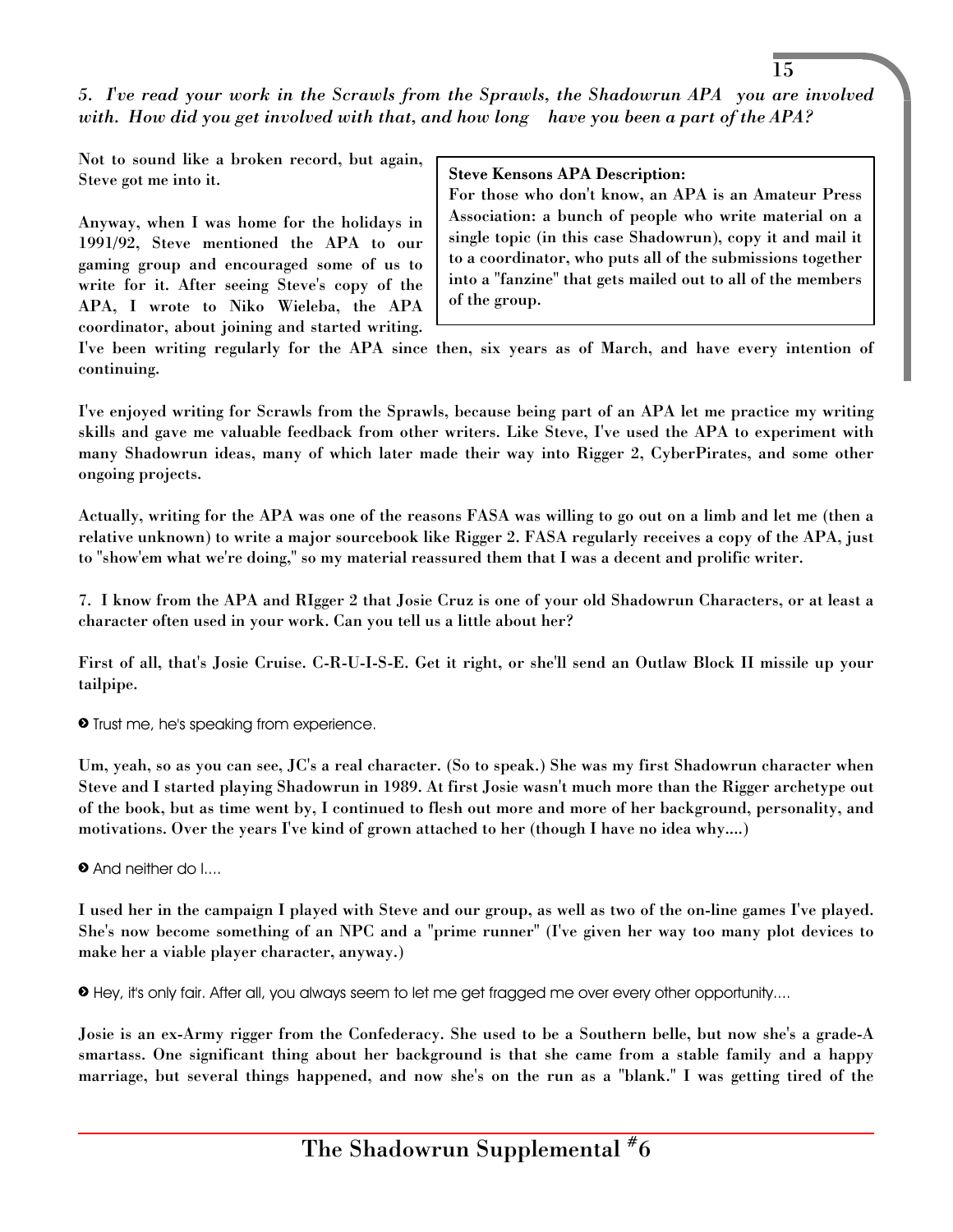overwrought stereotype of shadowrunners as antisocial punks from a dysfunctional family background, so I wanted Josie to be different, by making her well-adjusted and "normal."

# *8. What is your favorite type of character to play?*

I'm a technogeek at heart, so I like to play technologically-oriented characters, such as riggers, the most. But I've played other character archetypes as well, such as street shamans, physical adepts, mercs, and deckers. Anything I can develop a good "schtick" for. Strangely enough, the characters I least like playing are street samurai. They just seem too combat-oriented and flat for me to develop a good schtick for.

# *9. Do you still play SR on a regular basis?*

16

<sigh> I'd sure love to, but amongst writing, having a "day job," and maintaining some semblence of a life, I usually find that I just don't have the time, energy, or motivation to keep up with a regular campaign. Also, being on the move, it's been difficult for me to find and stay with a gaming group to play with.

# *10. Do you GM SR? If so, do you prefer being a GM or a Player?*

Heh. Before Shadowrun came out, I tried my hand at running a few other role-playing games. I immediately decided that I much more preferred being a player than a gamemaster. (Sorry, Steve.)

That being said, there is one particular aspect of gamemastering that I do particularly enjoy: world-building. I like creating the NPCs that populate a game world, the interesting places that provide the background, the histories and political machinations that are going on. You should ask Steve about the superheroes campaign we played for several years. He often jokes that I created about a third of people, places and things that went on in that campaign, almost none of which had anything to do with the character(s) I played (and Steve created another third, and the last third sprang from the subplots of one character run by another member of our gaming group).

# *11. Do you write much fiction, Shadowrun or Otherwise?*

I've written several stories in the APA that have revolved around Josie Cruise. Parts of them were used as the basis for the fiction pieces (written by FASA Editorial) that appeared in Rigger 2. (At that time, things were getting down to the wire, so FASA decided to do the fiction writing in-house to help make sure the book got out on time.)

I've also written some other stories as well for the APA. Some revolve around other characters of mine, but a few of them are "alternate universe" Shadowrun stories, set in different genres. For example, I once wrote a steampunk Shadowrun story that was set in late 19th-century North America. Right now I'm working in the APA on a sequel to that story, set during the time of World War I. Another story that I've started (but not yet finished) is set in the  $41<sup>st</sup>$  century Shadowrun world (4050), right at or near the peak of the mana cycle.

# *12. Would you consider writing a Shadowrun Novel, if given the opportunity?*

Yeah, that certainly would be nice. But honestly, right now the thing holding me back is trying to think of a story line that will last through an entire novel. There've been some disjointed scenes and scenarios that have run through my head now and again, but no unifying thread to tie them together into a novel-sized plot.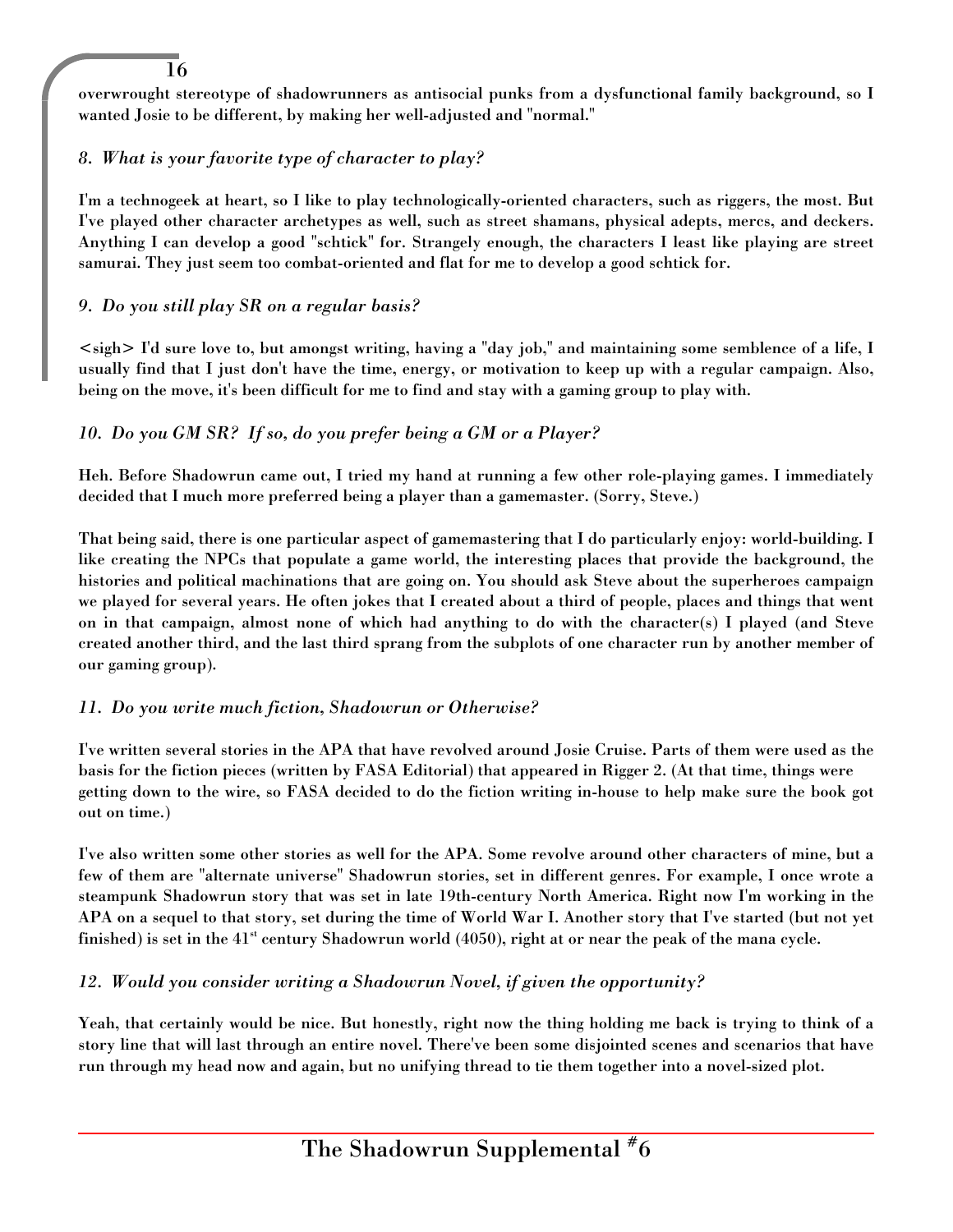# *13. What is your opinion of Immortal Elves, Horrors, and all the really big, oddball stuff that has crept into SR over the years?*

17

As I understand it, the Immortal Elves, Horrors (and the 4th World) were part of the "back story" of Shadowrun. Small, tempting bits were hinted here and there in some of the earlier products, such as Bottled Demon and Harlequin. Since I wasn't writing for FASA then, it was neat wondering what was really going on behind the scenes and trying to figure out the Big Secret.

However, for me at least, the coolness factor soured when FASA finally let the cat out of the bag in '93/'94. During that time, Earthdawn was coming out, as well as the two Tir books. What soured me to the whole Horror/Immortal Elf thing was the way the two Tir sourcebooks were written. The countries were simply ridiculous and unbelievable, and the overall tone of both books seemed to say: "Our locations and NPC are so much cooler than anything you puny shadowrunners can think of."

From that point on, up until Mike Mulvihill took over as line developer, Shadowrun started to become something of a one-note song, focusing more on the Horrors, Immortal Elves, bugs, and toxic spirits. So the Horror/IE stuff got real old, real fast.

However, since Mike Mulvihill took over, I've liked the direction Shadowrun has taken in focusing on other aspects of the Shadowrun world (particularly with the UCAS election, CyberPirates, and the upcoming storyline in 1998 involving the megacorps.) By putting a fresh new look at the Shadowrun world, I think Mike has made the Shadowrun world a lot more interesting.

Now don't get me wrong: I liked some bits of the Horror/IE subplot and wouldn't mind revisiting it \*briefly\* in future products. But I definitely would NOT wish to see it become the dominant theme of Shadowrun, as it was almost threatening to. The Shadowrun world is too diverse to be dominated by any one storyline, and a one-note song like this gets very old, very fast.

## *14. What do you like to do to relax?*

I spend quite a bit of time keeping physically fit (bad habit I got from the military : ) and work out each day, either running (4-6 miles/day), lifting weights, or swimming. I also like to read; my favorite topics are military studies and European history (I used to read a lot of science fiction when I was in college, but I don't read as much now). And I spend a considerable amount of time on the computer, either surfing the net or playing computer games.

## *15. What was the last good movie you saw?*

This past weekend I saw the latest Bond movie, Tomorrow Never Dies. Very cool action movie: plenty of style, lots of hi-tech gizmos (check out the remote-controlled BMW!), just enough detail to be mostly believable, yet plenty of over-the-top stuff to be fun. Michelle Keoh as the Bond babe also adds a nice twist of Hong Kong action movie martial arts, too.

## *16. What other Role Playing Games, if any, do you play?*

None at the moment, I'm afraid. While I was gaming with Steve, I used to play Earthdawn, TORG, and our long-term superheroes campaign (which at different times was run using Champions, Marvel Super Heroes, DC Heroes, and I think GURPS Superheroes).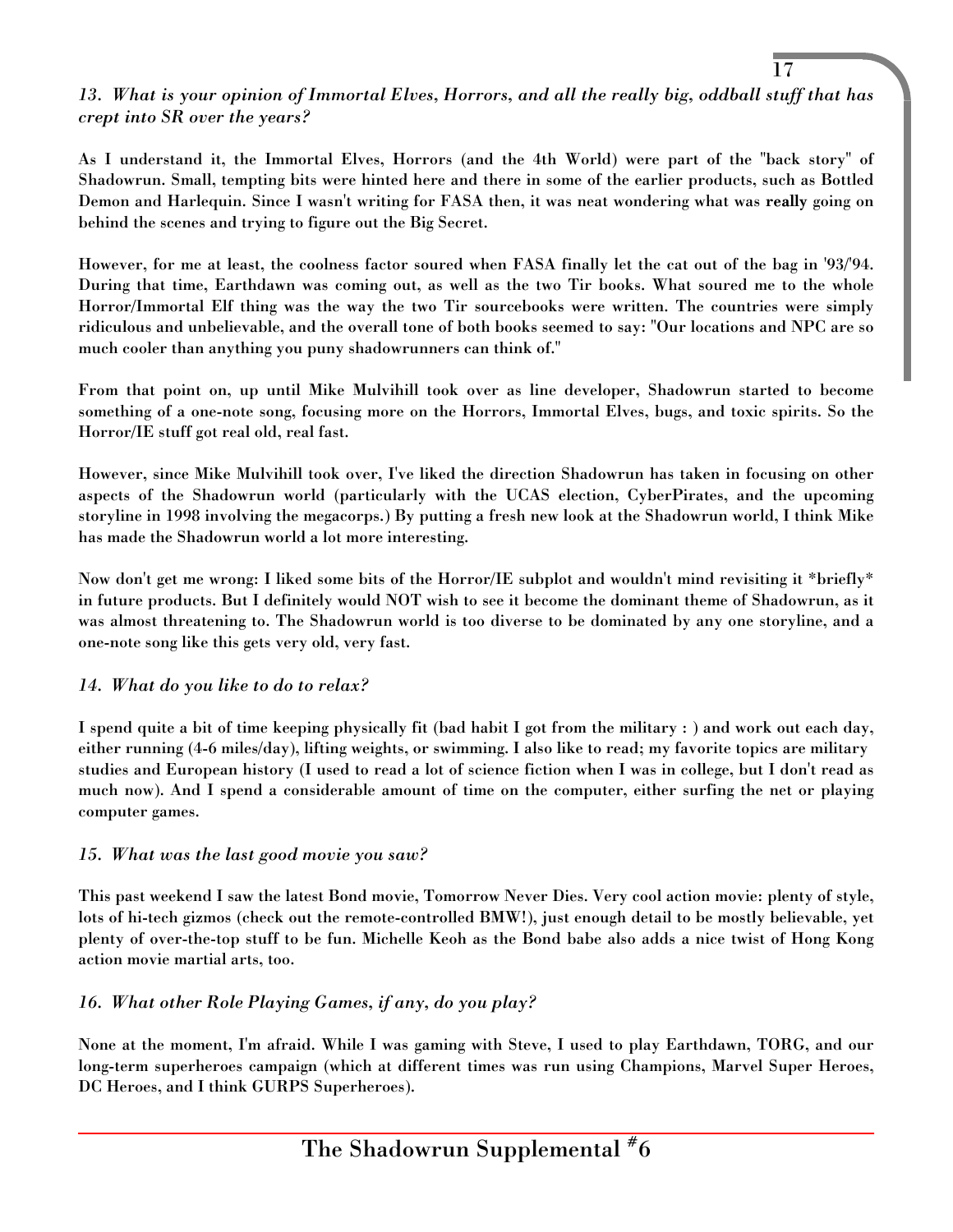Recently I've been playing BattleTech in local tournaments, trying to get back into the game on the odd chance that I might write for it. Also, if I can find the time and local interest, I wouldn't mind trying out Deadlands and IN NOMINE (purely out of interest, not for any writing purposes, that is).

## *17. What is one thing you would like to accomplish some day?*

18

I want to continue in engineering; eventually I'd like to move into work with RF or laser technology. I'd also like to get a master's degree in engineering in the process, but since I've been out of school for five years now, I don't know how easy (or hard) that will be.

## *18. What is one thing about you that we never needed to know?*

In the past ten years, I have had a mailing address in seven states and one foreign country, visited seven other countries, and learned two foreign languages, plus little bits of others. I've accumulated enough air miles to circle the globe at least five times and driven enough ground miles to cross the continental United States.

## *19. The obvious question, since you surf the net, what do you think of the quality and quantity of Shadowrun material on the net?*

The amount of Shadowrun material (as well as other role-playing games) is quite impressive, to say the least. It's interesting to look at other people's perspectives of Shadowrun and take a peek at their own ongoing campaigns and homebrew rules.

However, to be honest, I have some rather... mixed feelings about the quality of stuff out there. Some sites (such as Paolo Marcucci's Shadowrun Archive, Blackjack's Corner, and the Shadowrun Webring) are very good and have a wealth of helpful hints for new players and gamemasters. Other sites, on the other hand (names have been omitted to protect the guilty), I wouldn't touch with a ten-foot pole, because they're awful, uninformative, outdated, or just plain weird. But then again, that's typical of cyberspace: quality varies widely from one extreme to the other.

## *20. Any plans for your own web site?*

Well, I don't know. It's all a matter of having the time and energy to set it up, update it on a fairly regular basis, and do a decent job overall. Right now I already have a lot of stuff on my plate as it is (from being an engineer and freelance writer), and I don't know if I can fit a web site on top of all of that, without at least one thing suffering in quantity.

21. Have you seen The Shop, by James Ojaste? What are your impressions of it, and what do you think about using software to ease common GM tasks?

Yes, I've seen it, downloaded it, and tried it out. I think it does a fairly decent job of adding up the numbers and putting together the options, as detailed under the Vehicle Construction System in Rigger 2. I think there are a few changes that could be recommended (like the ability to print the final stats out, either on a printer or into a .TXT file, unlocking some of the text boxes so that the user could change the entries, and so on). The user interface is also a bit cryptic in some places (a help file would be nice), and I think it could stand for some cosmetic changes (but then again, it's freeware, so I shouldn't grumble too loudly). But overall, it's a good first step.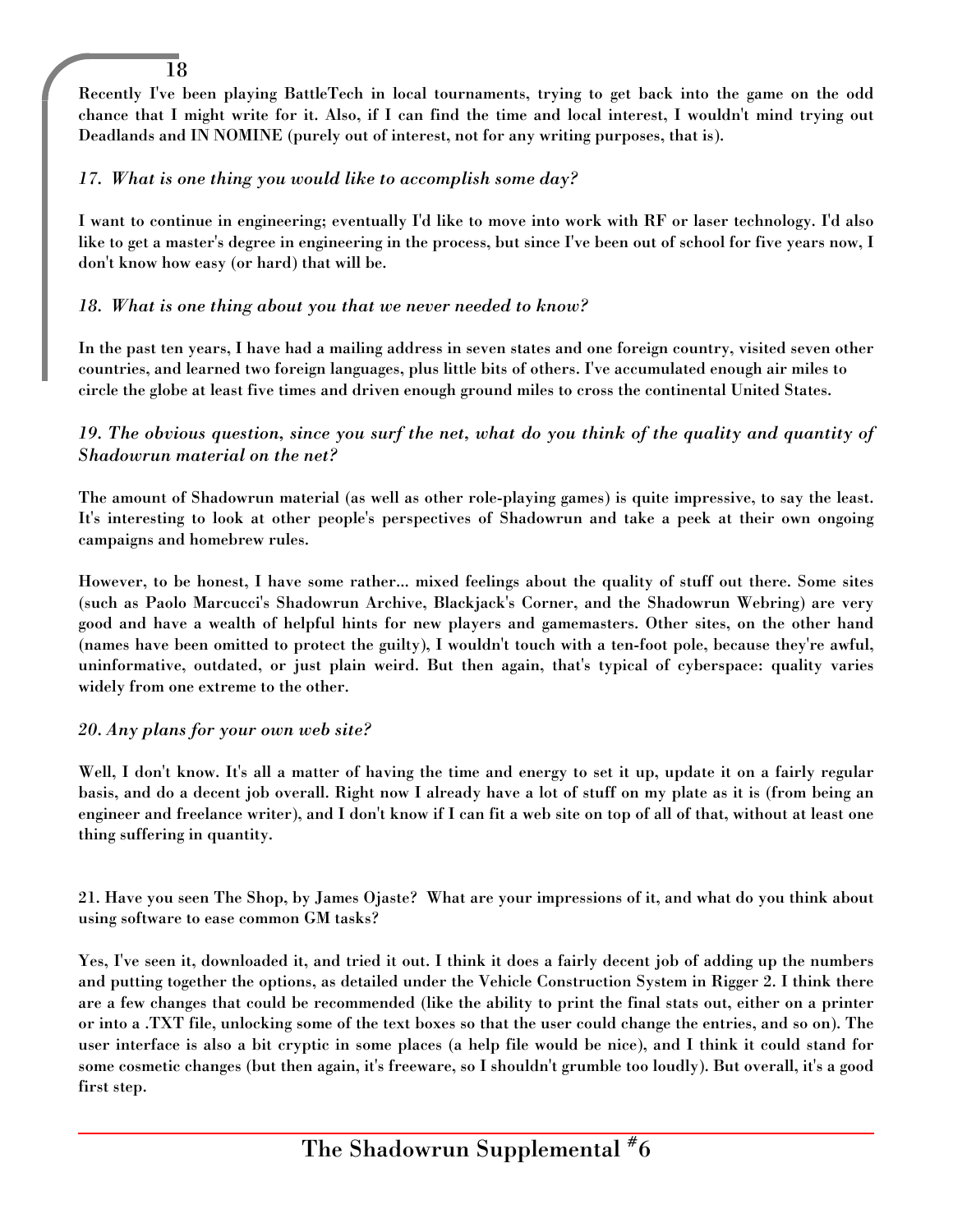» James Ojaste recently released Version 1.20 of The Shop, and it contains most of the features that Jon suggested. It can be downloaded at http://www.csclub.uwaterloo.ca/~jojaste/SRII/ » Adam

As far as the issue of software aids, I'm all for anything that will help a gamemaster in running a game. Especially since a growing number of campaigns and games are being run via e-mail, BBS messaging, or IRC, software aids can be a very valuable tool.

## *22. Back to Rigger 2, how much real life research did you do while putting it together?*

There was actually quite a bit of research done on Rigger 2, coming from a wide variety of sources. Some material (such as the Indirect Fire rules) was based off of my military experience in the Army and things I was exposed to from being in the service. Also, while I was in the Army, I had access to a weekly newspaper called the Army Times, an independent publication covering issues relevant to service members. Occasionally they publish a few articles covering technological developments and defense trends. (The Smart Armor System and Smart Materials were two things based off of articles from the Army Times.)

A few things were based off of articles I read in magazines and newspapers (both US and European), and US government publications. During GenCon '96, I spent some time visiting the US Government bookstore in Milwaukee and picked up several publications that helped to form some of the rules I developed for drones and electronic warfare.

Some information came from books, particularly the nonfiction books Tom Clancy wrote about the military services, like Submarine, Armored Cay, and Fighter Wing. (Some critics point out that Clancy has a pro-American bias, but he's still good enough for getting specs and numbers that are at least "close enough.")

Last but not least, some information came straight off the Internet. I spent a considerable amount of time lurking on newsgroups. Some automotive information I obtained from Popular Mechanics' web site. For the Cyberpirates sourcebook, some ship data I obtained from web sites run by shipping companies, such as Maersk and Kvaerner, as well as the home pages for the US and British Royal Navies.

## *23. Was there anything you wanted to include that didn't make the cut?*

The few things that were cut were some fiction pieces that were written in-house, because time was running short. One of them was supposed to talk about how some of the technology worked, so as to give players and gamemaster a better "feel" for running rigger characters and gear. (The "Man-Machine Interface" article I wrote for this issue of TSS was part of that). Another was a short story that portrayed a run from a rigger's point-of-view. The fiction pieces that the FASA staff wrote for Rigger 2 were based from parts of this story and another story. However, I've submitted the original story to Shadowland magazine, and it should be appearing in issues 7 and 8.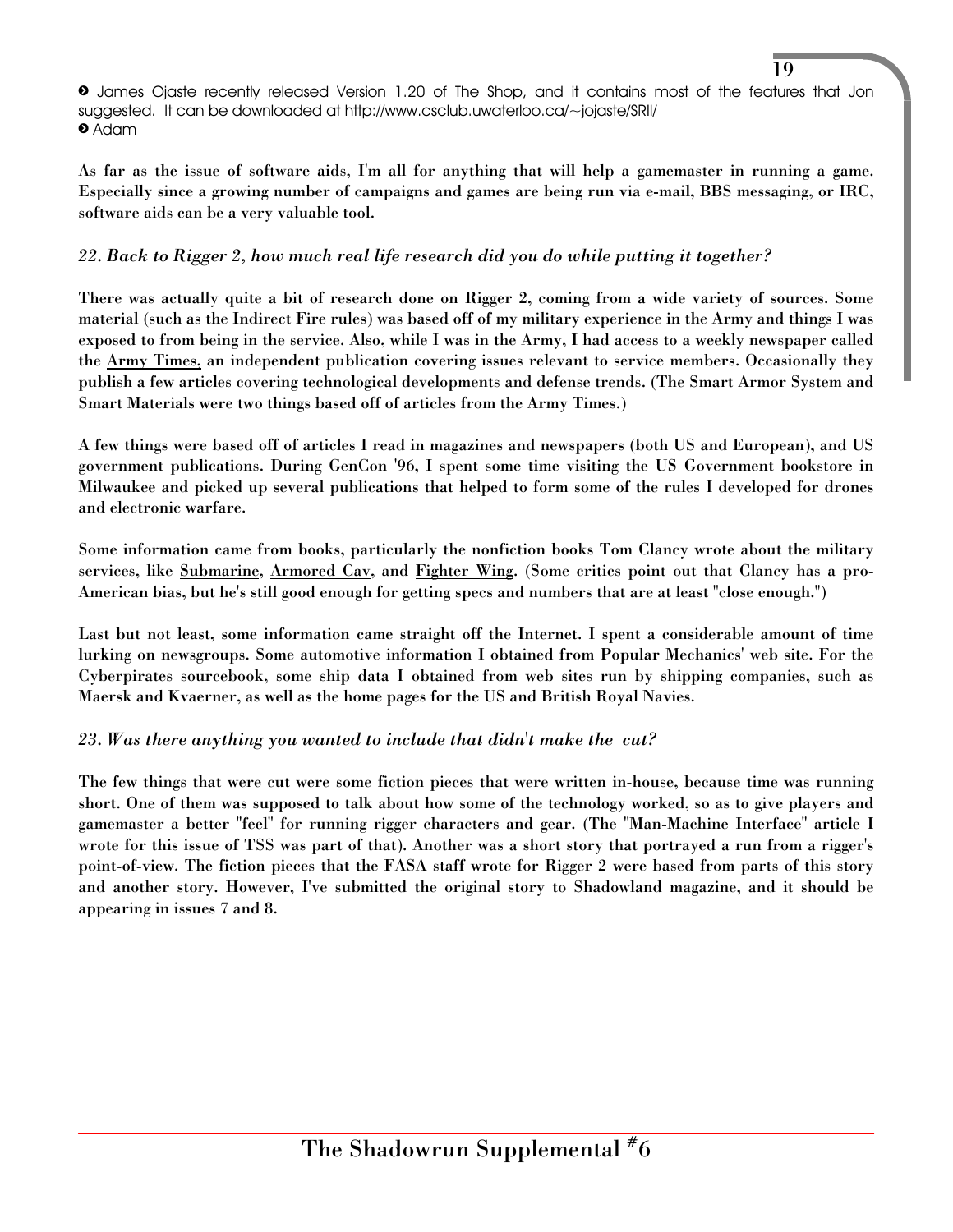# 20 Rigger 2 Addition: Multiple Power Plants Adam Jury <fro@lis.ab.ca>

When attempting to produce a vehicle with two power plants, you notice an obvious problem with the rules: there aren't any. This article is dedicated to the following combinations of engines: Electric and Gasoline

Electric and Diesel Electric and Methane

Comments and criticisms are more than welcome, as these rules haven't been play-tested, nor do I know that much about real life vehicles. Thanks to the ShadowRN mailing list members and to Gurth, who helped me work this one out.

Obviously, some types of vehicles do just not make sense as having two power plants, but some can certainly benefit. Since this technology has already been developed, I see no reason why it wouldn't be continued into 205x and beyond.

If there is no Electric Power Plant available for the chassis you have chosen (Pages 167-171, R2), this cannot be done. However, vehicles can use a power plant it could not ordinarily use, if combined with an electric engine to power the wheels. For example, a motorcycle powered by Diesel and Electric is feasible, while a purely Diesel powered motorcycle is not.

You can also use a Power Plant not normally available for the Chassis -- you could have another vehicles Gasoline Power Plant running a Motorcycles electric engine.

Step 1: Choose Chassis

Select a chassis like normal.

#### Step 2: Determine Design Points

Add chosen power plants design cost together and multiply by 1.5 Dual Power Plant vehicles have a markup factor of +.5

#### Step 3: Speed

Since the Electric Power Plant actually powers the vehicle, use the speed ratings for the Electric Power Plant.

#### Step 4: Acceleration

Exact same as with Speed -- Since the electric engine actually powers the vehicle, use the speed ratings for the Electric Power Plant.

#### Step 5: Load Rating

Once again, use only the ratings of the Electric Power Plant.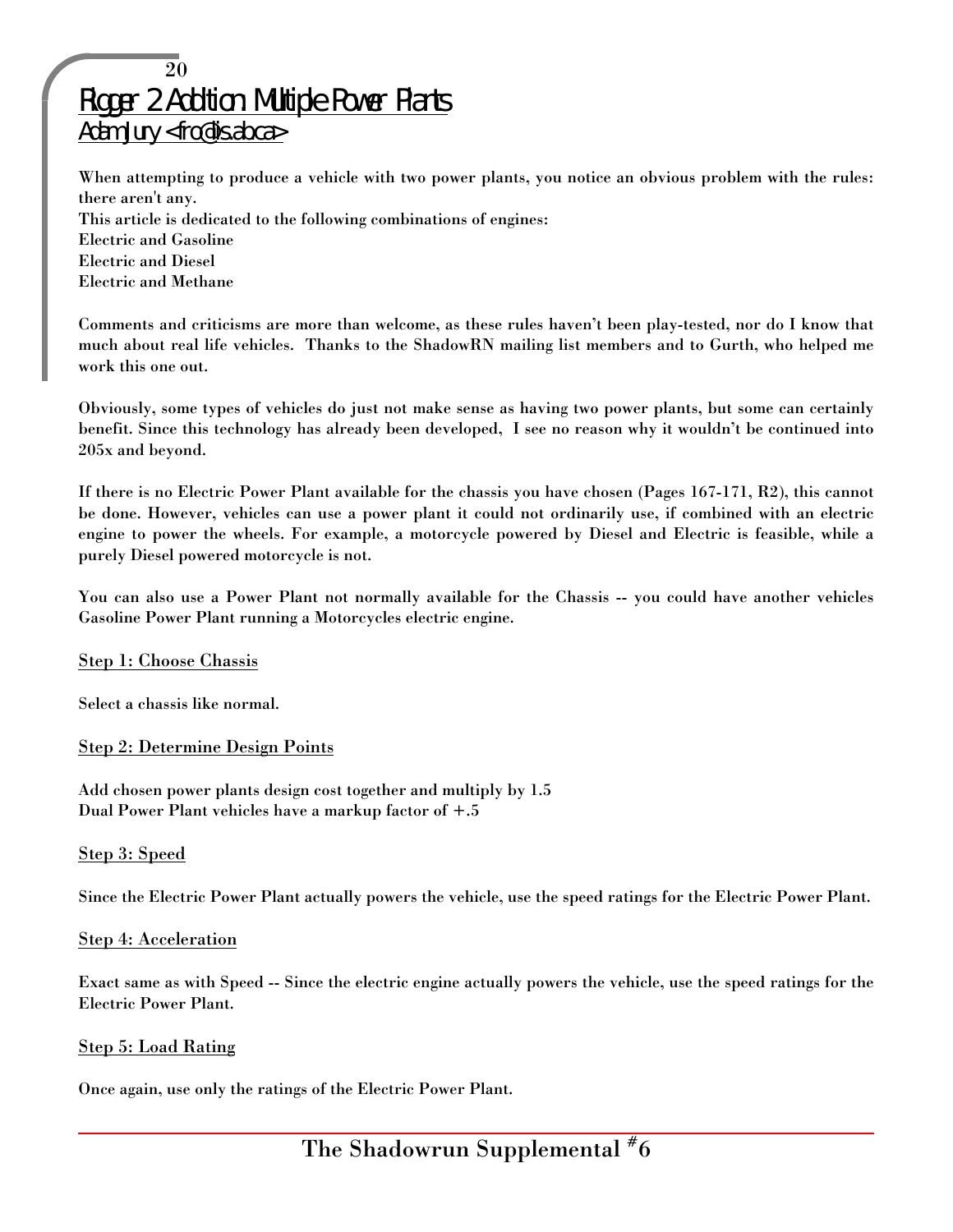#### Step 6: Signature

Use the Lowest Signature of the two power plants.

#### Step 7: Economy

The internal combustion engine always runs at maximum efficiency, producing 10% of it's speed rating in PF (do not round off), which is either passed to the Electric engine or stored in batteries.

In the case of the IC engine running out of fuel, the vehicle can still operate on any stored electrical energy, or any electrical energy it can generate with Gridlink or SunCell power.

#### Step 8: Starting Fuel Size

Starting Fuel Size is as standard for the Power Plants.

Step 9: Complete vehicle as normal

## Example:

TSSP Citymover

| Chassis: Subcompact/Commuter              | DP: 30               |
|-------------------------------------------|----------------------|
| <b>Power Plants: Electric and Methane</b> | DP: 45               |
|                                           |                      |
| <b>Design Options:</b>                    |                      |
| <b>Rating 2 Autonav</b>                   | DP: 10               |
| <b>APPS</b>                               | DP: 30               |
| Anti-theft system (4-automated call)      | DP: 16               |
| <b>Total Design Point Cost</b>            | <b>DP</b> : 131      |
| Design Point times Markup Value           | DP: 196.5            |
| Times 100                                 | $19.650\,\mathrm{F}$ |

Throw in a 3 disc CD changer, and it's an even 20K ¥

|                              |                        |    |                | Handling Speed Accel Body/Armor Signature Autonav                        |         |              |                                  | Sensor         | Cost                              |
|------------------------------|------------------------|----|----------------|--------------------------------------------------------------------------|---------|--------------|----------------------------------|----------------|-----------------------------------|
| Citymover                    | 4/8                    | 75 | $\overline{4}$ | 3/0                                                                      |         | 5            | $\overline{2}$                   | $\blacksquare$ | $20,000 \frac{1}{3}$              |
| Seating                      | One bucket             |    |                |                                                                          |         | Entry 1 door |                                  |                |                                   |
| <b>Economy</b>               | kilometer              |    |                | Methane produces 9 PF per 1 bar.<br>Electric engine uses .5 PF per Fuel  |         |              | Capacity) and Methane (450 Bars) |                | Dual Power Plant. Electric (150PF |
|                              | Storage 1 CF Underseat |    |                |                                                                          | Load 40 |              |                                  |                |                                   |
|                              |                        |    |                | Accessories Rating 2 Autonav, APPS, Anti-theft system (4-automated call) |         |              |                                  |                |                                   |
| Point Value 131 x 1.5 Markup |                        |    |                |                                                                          |         | Template     |                                  | Subcompact     |                                   |

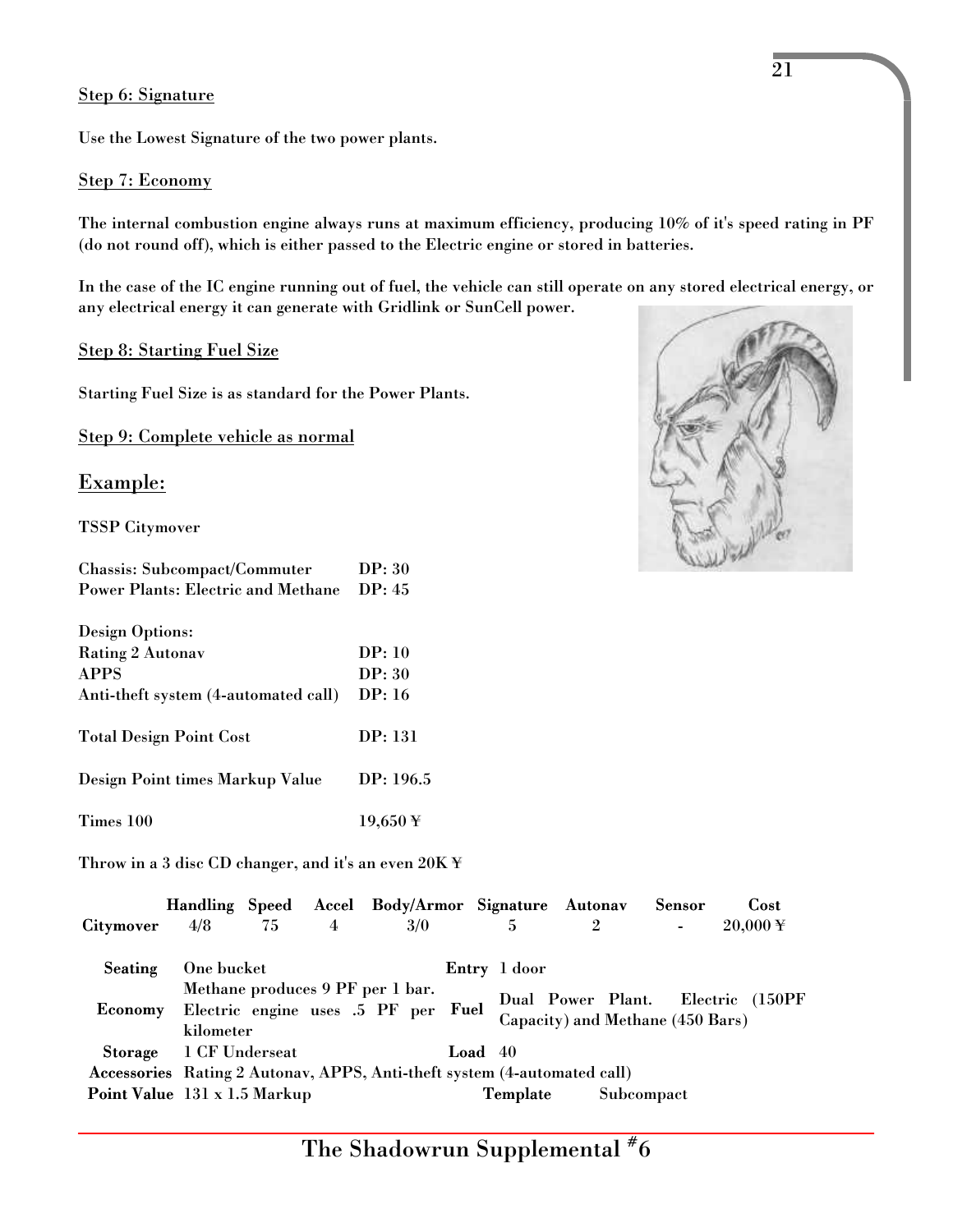These are mainly more specific versions of flaws from The Shadowrun Companion, which are more focused towards decker and rigger type characters.

## Flaw: Focused Obliviousness Value: -2

A character with Focused Obliviousness is someone who gets so wrapped up in his work, especially work that requires concentration, that he loses touch with reality to some extent. They easily lose track of time, and won't notice if someone is talking to them unless shouted at or hit with something. The most common characters to have this flaw are mechanics or programmers.

In Shadowrun, any character with a Programming, B/R, or Magical Theory skill can have this flaw. These characters, while using one of the above mentioned skills, whether it's researching a spell, modifying their car, or designing a new combat program, will tend to lose touch with reality, suffering a -3 to any perception tests to notice things that are going on around them. Loud noises or shouts lower the modifier to a -2, and getting hit with on object such as a paper ball or monkey wrench lowers the target number to a -1.

Flaw: Clumsy Value: -1

A character with the Clumsy flaw isn't physically clumsy, although he could be. More likely, he ends up making silly mistakes that occasionally cost time and money. These mistakes can be simple, such as forgetting to tighten the bolts when putting a tire on a car, or putting the wrong chip in a slot on his cyberdeck. More seriously, the character could forget to do something he promised, or forget a key step to something — riting an entire program without backing it up, then accidentally deleting it all.

Any character may take this flaw, although it usually only shows up when a character is using a B/R skill. Anytime a character rolls a 1 in any of these tests, some little mistake is likely to happen. These rarely are extremely significant, but can inject a touch of reality or humour into the game.

Edge: Attentive Value: 1

This is nearly the opposite of the Clumsy flaw. A character with this flaw never makes silly mistakes, rarely makes typo's in a document, can remember the exact page number of a book he's reading, always brings the right tools to work on his car, and things like that.

Any character may take this flaw, although it usually only shows up when a character is using a B/R skill. You could be really generous and lower target numbers by 1 for B/R tests made by a character with this edge although it depends on what they are trying to do. In general, characters with the Attentive edge rarely overlook something small, when trying to get to the 'big picture'. This edge grants no benefits in combat.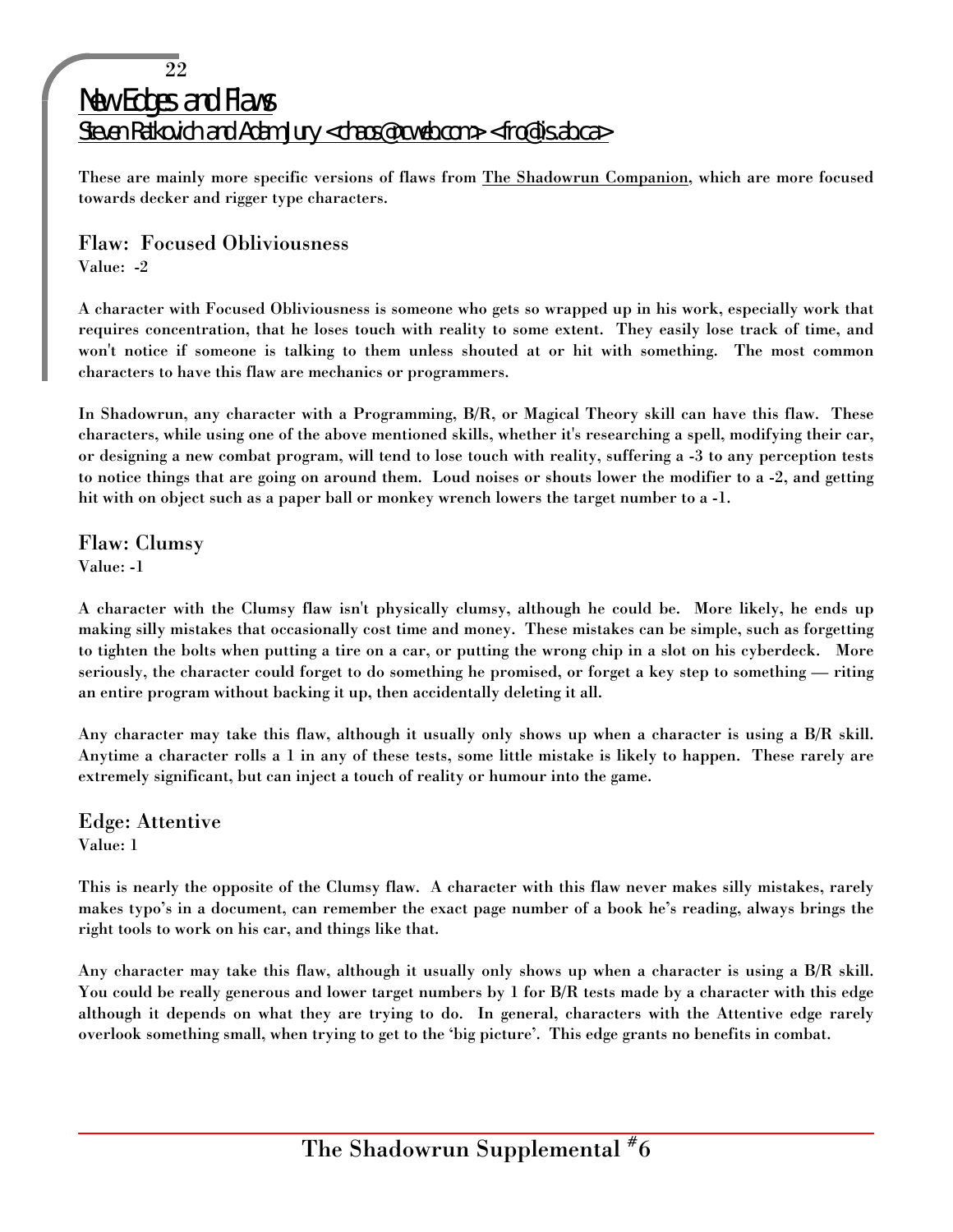# The Cluttered Datastore Various Contributors

» Well folks, you may be saying "Gee, the datastore looks a bit slim today.". Well, I have good news for you — we dug up an old vehicle catalog from the matrix, and converted the statistics to those new wacky formats they're using now. Look for this file (And the original, with those old and also wacky formats.) at the same place you found this.

Of course, we do have a dose of the usual stuff, too.

» Nudawn

# Vehement Anti-Vehicular Rifle

Anti-vehicular weapon in a compact, Assault Rifle-sized package!

This weapon fires Medium Machine Gun ammo, but uses Assault Rifle ranges. Very popular among riggers for use in micro pop-up turrets.

Vehement's damage is not reduced when firing against vehicles. Uses Gunnery skill and Heavy Weapons recoil rules.

| <b>CEO</b><br><b>vpe</b> | <b>uonceal</b> | Ammo     | Mode | Damage   | Weight | \vaılabılıtv       | ⊿ost      | Street<br>-Index |
|--------------------------|----------------|----------|------|----------|--------|--------------------|-----------|------------------|
| Assault                  |                | t c<br>ິ | /BF* | о¢<br>οc |        | $\sqrt{7}$<br>days | $8,000$ ¥ |                  |

\*Also available in FA-capable version, for +500¥. This is only practical for vehicle-mounted versions, or for trolls with gyromounts (double all recoil when firing in FA).

» It's been said before, and I'll say it again. Grade A Bang-Bang!

» Peto

» Nice weapon, if you have the cash for it, and if you have a weapon to mount it in. I'm a big ork, and even with a gyromount, this baby isn't comfortable to fire.

» Grisham

# The Monitor — Car Protection System

Tired of finally paying that last payment on your much sought after and much envied automobile and come to find that while you were getting a bite to eat at *Wong Tong's* Chinese Resturaunt, your car was thoroughly vandalized. So much good that expensive car alarm system did, the alarms never raise anyone's attention, and you couldn't hear it yourself. So there you are with a top of the line car alarm, but no more car to protect. If you don't want this to happen, perhaps you should consider *The Monitor* Car Protection System.

The Monitor Car Protection System is unique, in the fact that it doesn't bother with the blaring horns, and flashing lights of most conventional car alarms, it has the elegant yet simple electrical shock system that you have come to expect from other high quality alarms, but also every Monitor package comes complete with several innovations, including: Keyless ignition, Electrical shock systems, High grade 'Last Resort' system, along with something that lets you decide if you want to loose the car to just theft...

'Last Resort' is the name given to the keyless ignition system, and its related components. In Laymans terms Last Resort acts as a theft deterrent system, a theft-shock system, and an active warning system by means of the keyless ignition unit that goes along with your keys, and alerts you when the alarm is triggered, and gives you the simple choices of: **Detonate, Shock, Deactivate**, and for some odd reason, **Ignore**. The options are more than obvious by the names assigned to each of them. **Detonate**, this activates a spark in the gas tank, and also a series of charges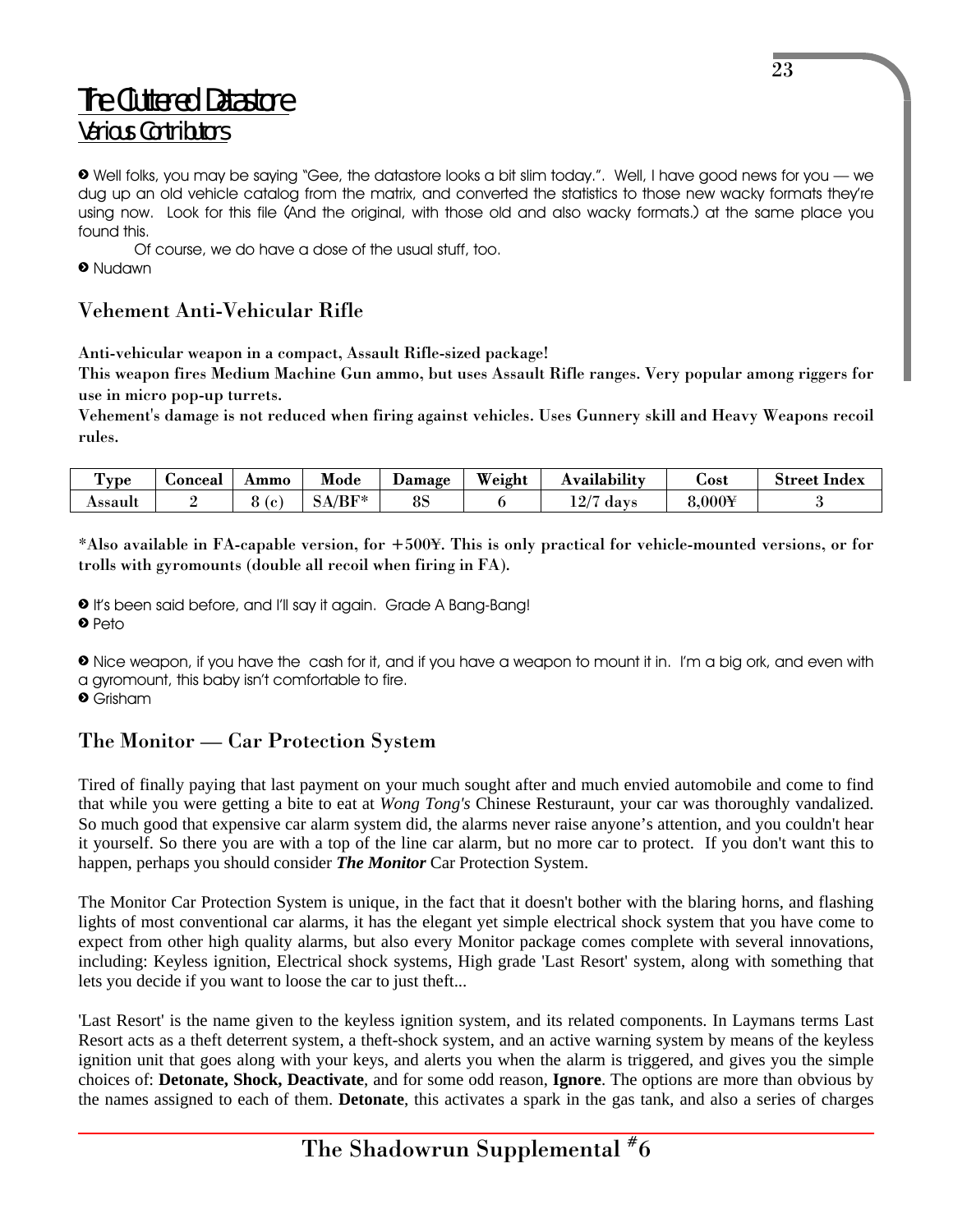#### $\overline{2}4$

through the car (if you choose to put them in), sending your car, and its contents into a fiery inferno. **Shock**, also obvious, issues the standard electrical shock incapacitating the failed thief. **Deactivate**, this choice deactivates all electrical systems in the car by removing the cars ability to start. **Ignore**, this choice does nothing, it just lets the thief get away with your car, or it keeps you in one piece if you set it off by accident.

#### **Design Specifications Design Cost:** 40 Points

**Customization Specifications Parts Cost:** 4500 ¥

All else as per the Rigger 2 rules (Page 141). Treat *The Monitor* as a rating 5 system for the purposes of all tests.

Some vehicles don't need a security system — they **are** the security system.

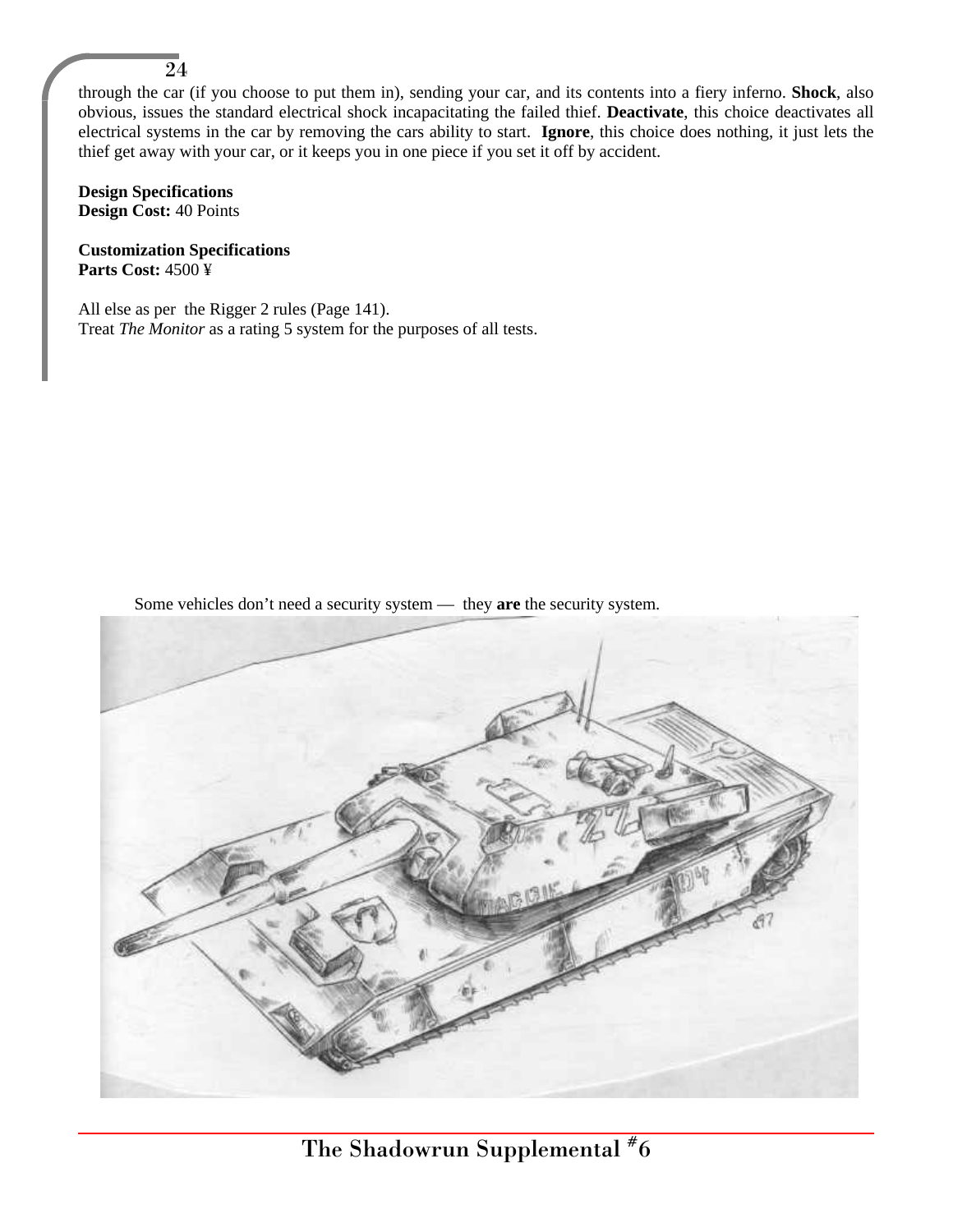# SwiftOne Speaks by SwiftOne <swiftone@bigfoot.com>

Covered this Month: Cyberpirates (sourcebook), Bloodsport (novel), Shadowland (magazine), and Beyond the Pale (novel)

My reviews will try to cover the points of a work that are of interest to players and GMs, while not revealing any surprises. I'll also offer a summary and a rating on a 10 point scale of everything I review. I tend to be a cynic, so don't expect to see many 10's. On the other hand, any 10's you see must deserve it.

# My 10 Point Scale

 $0 = I$  pity the tree that died for this  $1 = \text{Ignorance}$  is bliss 3 = Pretty Bad 5 = Borrow someone else's  $7 = A$  good read 9 = Practically Mandatory for all good SR players 10 = Gibson and Tolkien in one

I will gladly accept any feedback from the readers. The email address swiftone@bigfoot.com should be good for several years. If not, simply search for SwiftOne. Please, however, make sure I can understand that you are writing regarding my SwiftOne Speaks column. I get lots of other mail and I might not realize what you are referring to.

These mundane details completed, lets get on with the reviews

| <b>Cyperpirates</b>                               | Sourcebook |
|---------------------------------------------------|------------|
| <b>Author: Jennifer Brandes and Chris Hepler</b>  |            |
| Rating: 7                                         |            |
| <b>Pros: Quality, Diverse Material. Something</b> |            |
| for everybody. Very complete coverage.            |            |

Cons: You may only end up using 10% of the book, as the breadth of the material is likely outside your campaign.

I have a confession to make. I was not looking forward to Cyberpirates. Not one little bit.

Perhaps it was the disaster that was Shadowboxer. Perhaps it was that I thought trying to tie Shadowrunners and Swashbuckling together was ridiculous. Perhaps it was that I had little interest in a book that nothing more than a new place book combined with ship rules that I'd never use. Certainly it wasn't the Japan Sourcebook that I still vainly wait for. To me, it seemed the biggest waste of a SR publishing since the Art of Shadowrun.

But I was brought around.

The book itself is 182 pages of material, continuing the recent trend towards larger sourcebooks (ala VR 2.0 and Rigger 2). Basically the book breaks down into three parts: Shadowrunning, Smuggling, and Piracy, a place book for the Caribbean League, the Phillipines, and the Gold and Ivory Coasts, and Game Rules, which include ship based combat, new toys, new paranormal critters, new totems, and even a new variation of Shamanism: ancestor worship.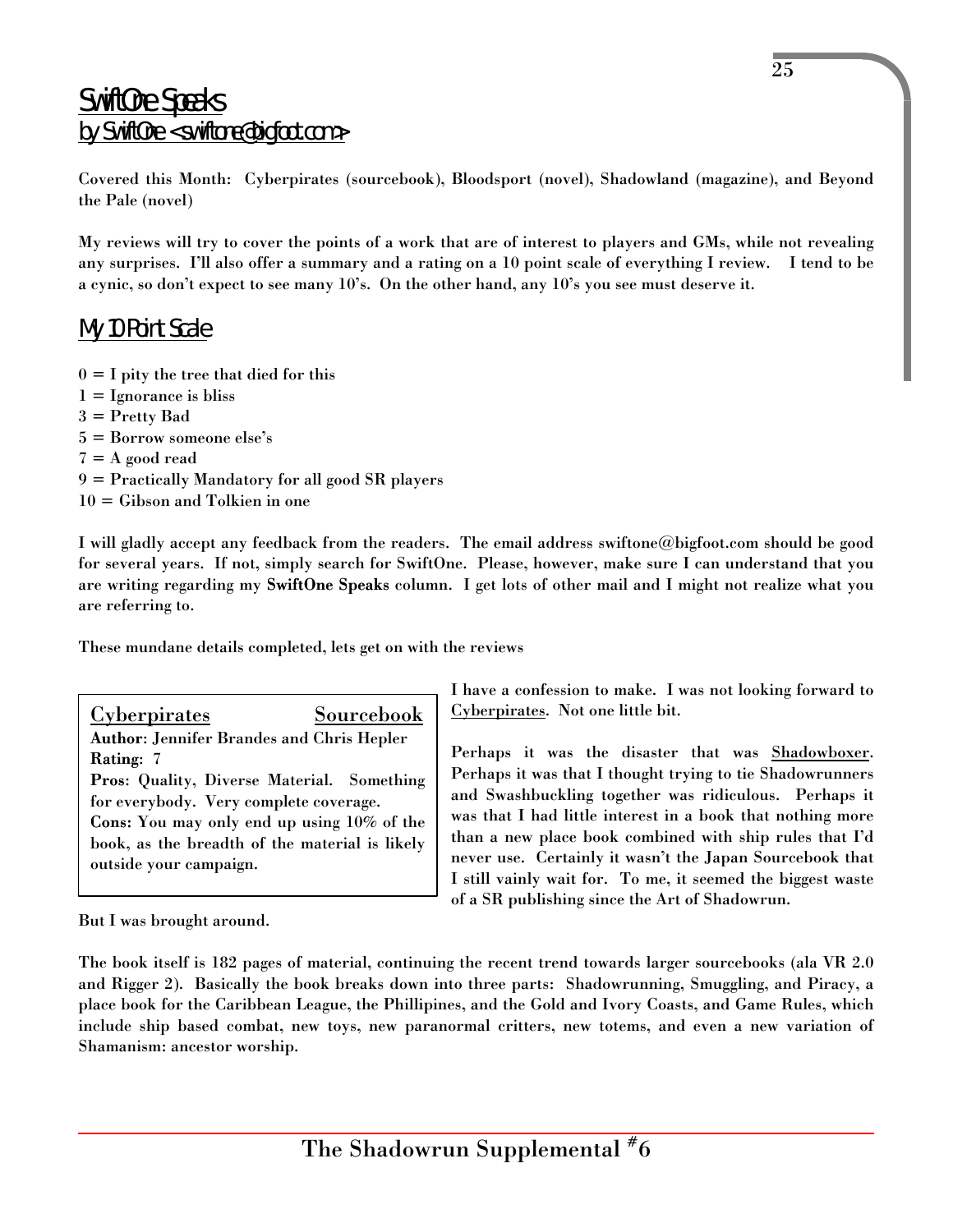So why did I change my tune about this book? Certainly it is still about smugglers. Certainly it contains a lot of place book material about places I wasn't overly interested it. Certainly Shadowboxer was still a horrible book.

The writers did a very good job of keeping things complete without overloading you. First, they talked about the various connections shadowrunners could have to this book: They could become smugglers, they could have dealings with smugglers, or they just might have a once-in-a-lifetime situation they need to deal with. This set the tone of the rest of the book: A ton of useful information that you can use IF YOU WANT/NEED TO, easily. This avoided the "information-overload" that VR 2.0 and Rigger 2 suffered from, while also avoiding the "tedious detail that I'll never use" common to many of the place books.

Speaking of the places, let's give the detail: covered is the Caribbean league, which covers Cuba and most of the islands in that area down to Trinidad, which is just north of the Amazonian coast, not to mention the Southern tip of Florida (that was news to me). Also included are the Philippines, which are in the middle of a resistance battle against Imperial Japan, and the Gold and Ivory Coasts, which have the diversity and disaster that have been African history throughout our century. The book gives a basic rundown on the political situation, the local culture, and major players in the area. This level of coverage gives GM's a great deal to work with without going into painful block-by-block detail. Madagascar makes an appearance as the ultimate mystery island, with 5 or 6 totally contradictory "conspiracies" being mentioned, but set in such a way that any or none of them could be correct.

Finally, the rules sections offers new weapons, (most based for ship combat, but…), new cyberware (ditto), new totems (mostly African, but adaptable), rules for Ancestor Worship (I'm always in favor of muddying the magical waters), new vehicles, ship building rules (based on Rigger 2, and written by Jon Setzo himself, so I'm hoping they're compatible) and rules for diving and various forms of water combat. The authors deserve a bonus here for the foresight they showed in keeping the included rules complete. For example, rules for astral projection in/through water are included. Unlike many sourcebooks, enough rules concerning the matters discussed in the Shadowtalk are included.

Overall, I recommend this book for GM's. Players will find it a great resource for matters their characters will likely never deal with. For those of you that do enjoy this book, Smuggler's Haven is due to come out in a few months, which will be a combination placebook/adventure collection. For those of you who did not like the "tracked" format of Mob War!, Smuggler's Haven is reportedly NOT a tracked collection, while Predator and Prey is due to be.

26

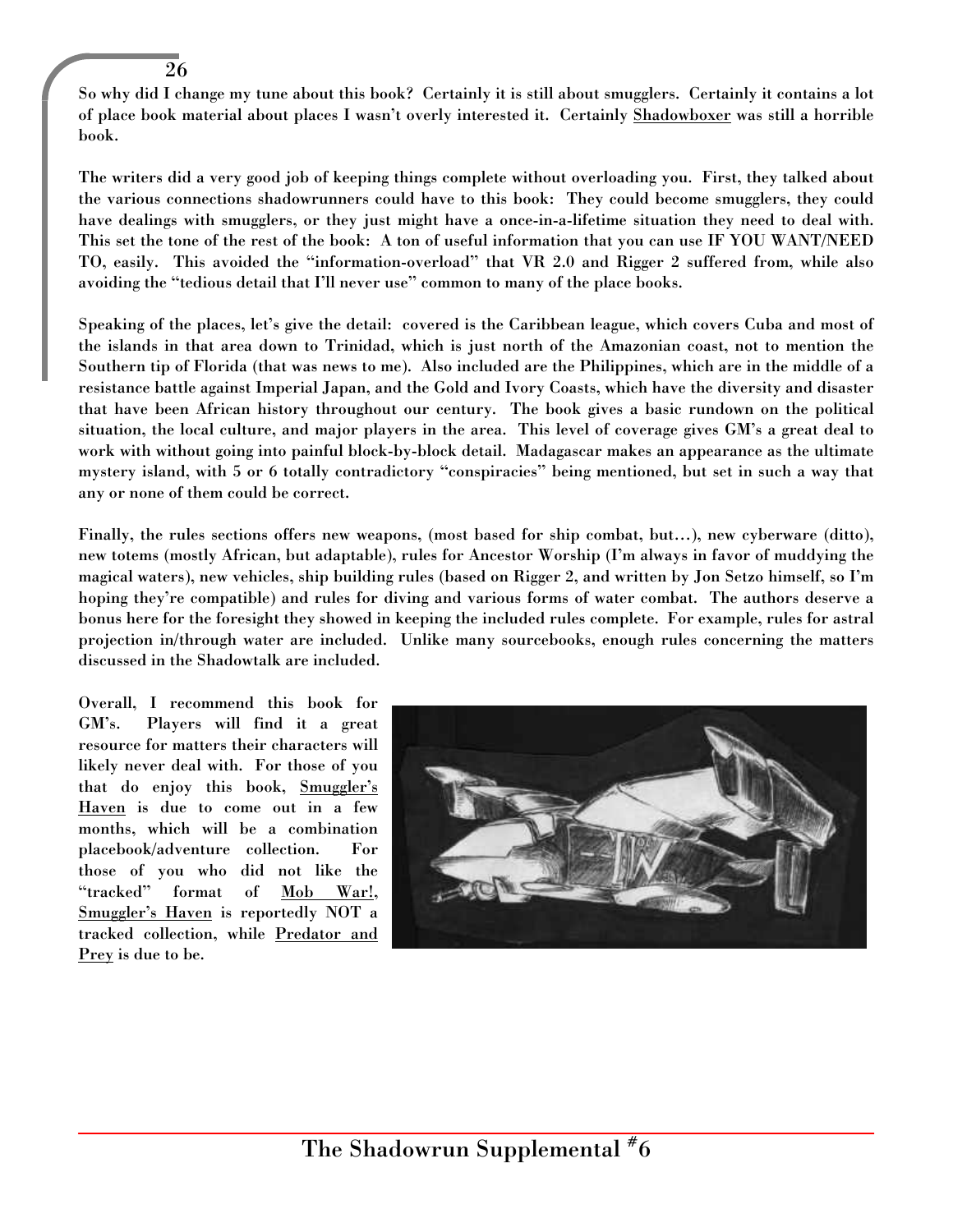Blood Sport Novel Author: Lisa Smedman Rating: 5 Pros: Clear writing style and good characterization. Cons: Poor suspense, Overuse of Deux ex Machina

A secret Atzlan plot to destroy the world, with ancient gods, scheming dragons, great prophecies, resistance fighters, and dark blood rituals. Sounds suspenseful right? So one would think.

27

I was looking forward to Lisa Smedman's latest novel, having enjoyed the characters of her last novel (The Lucifer Deck) greatly (if not the necessarily the plot). Blood Sport continues her exceptional characterization skills, but seriously misses the beat when it comes to a convincing plot line.

The central premise isn't bad: An ex-Lone Star officer turned Private Investigator is rudely thrust into the chaotic plots of Atzlan's blood priests as they seek to fulfill an ancient ritual for total global destruction. The sub-plots that develop aren't bad either: A dragon is involved…what is he truly working for. Resistance fighters…are they as dangerous as the Atzlan government? Internal Atzlan politics…who is the real enemy? There is even a potential relationship between the main characters that is handled quite well, far better than some others I could point out in SR novels (Cough, Headhunters, Cough).

If the basic premises aren't bad, the characterizations are wonderful. The characters are complex and nonlinear, with a subtle expression of this multi-dimensional. It was nice to read a book where the characters not only weren't flat, but they didn't ram that fact down your throat either. I would place characters as Lisa Smedman's greatest strength and talent as a writer.

While these parts of the novel were good, by far the biggest let down was on the execution of the plot. The suspense was missing. In a plot that should have had me flipping through the pages hoping I'd reach a point where I could relax, I was instead turning the pages hoping for somewhere I would eventually be anything EXCEPT relaxed. The Lucifer Deck had more investigation and discovery by the main character, while Blood Sport had events and information spoon fed to you and the main character.

Certainly an element of the lack of suspense was the setting. Somehow the threatening aspect of Atzlan failed to come out. Even the alienness of a culture that kills the winner of their equivalent of the Super Bowl to appease their Gods didn't truly come out. The words were there, but the emotions simply were not invoked.

If you love mysteries or suspense novels, better wait until a rainy day to read this one. If, on the other hand, you like to devour anything with good points (like yours truly) this isn't a waste of time.

| <b>Beyond The Pale</b><br><b>Novel</b>            |  |
|---------------------------------------------------|--|
| <b>Author: Jak Koke</b>                           |  |
| Rating: 6                                         |  |
| Pros: Packed with action, constant suspense,      |  |
| lots of Earthdawn crossover.                      |  |
| Cons: Mostly action, little innovative since last |  |
| novel, lots of Earthdawn crossover.               |  |

Beyond the Pale, the long awaited conclusion to the Dragon Heart saga. As promised, it concludes the trilogy, decides the fate of the Sixth World, and reveals the truth about Dunklezahn's murder and fate.

The ending of Clockwork Asylum left me eager for more. Clockwork had developed the characters and plot a great deal beyond the early stages found in Stranger Souls. Unfortunately, this development does not continue into

the third book. Where Clockwork had left me hanging, Beyond the Pale picks up and resolves the fate of everyone and neatly ties up the storyline. This happens through a series of fights. Do this, fight here, and when that didn't work, quickly go somewhere else and repeat.

The Shadowrun Supplemental  $^{\#}6$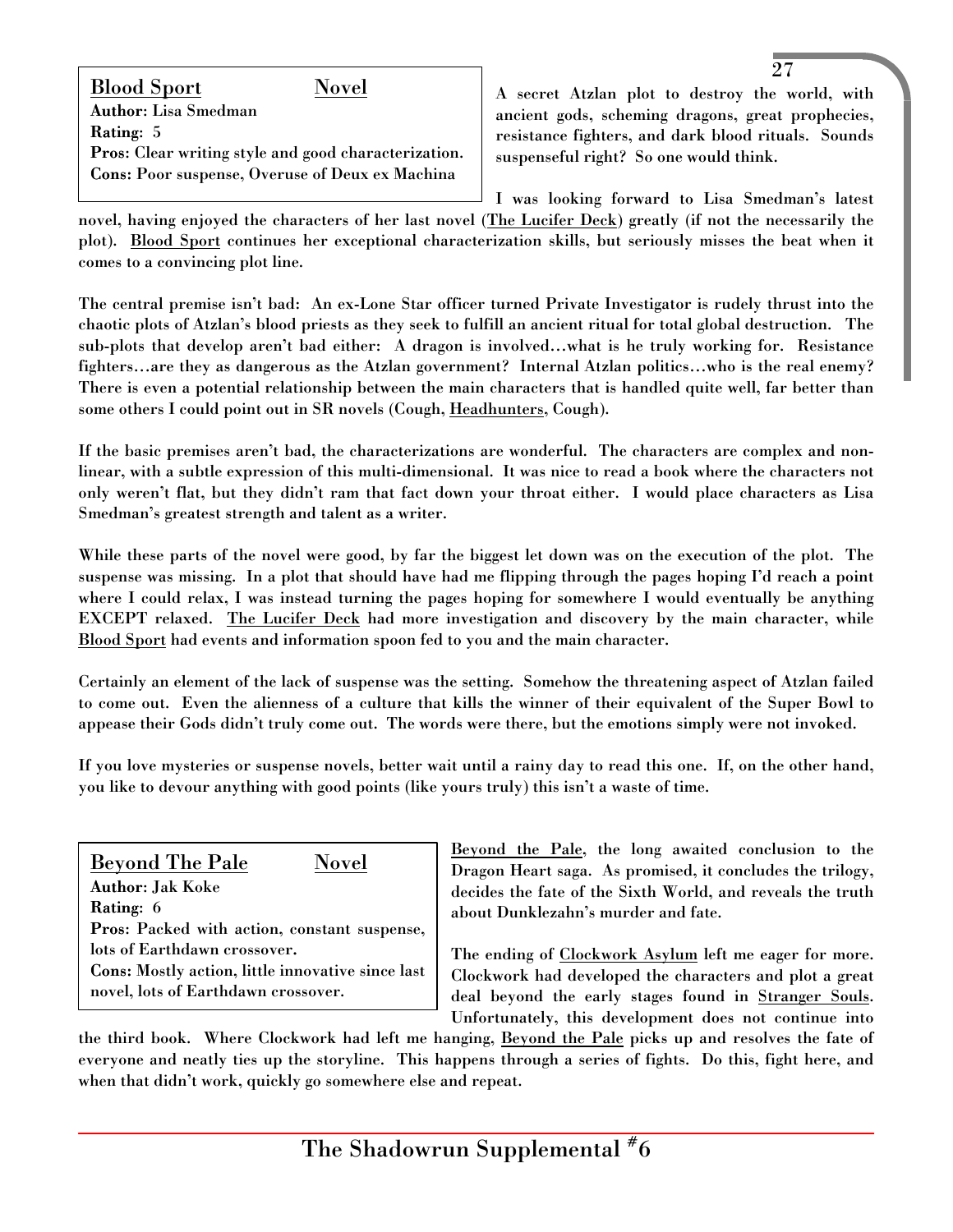Beyond the Pale does offer the solutions promised, however, as well as a moderate amount of humor (the characters in the story note the similarity between mages with their group and the red-shirted ensigns of Star Trek, just as most readers of the trilogy have) and a lot of suspenseful moments. I read the entire 260 page novel in one sitting, because there was no question of stopping. The suspense was constant.

I recommend Beyond the Pale to those of you who have read the beginnings of the trilogy, but warn you: consider it as a long Epilogue rather than a third novel and you'll be much happier with what you get.

One last note: I happen to enjoy a bit of Earthdawn crossover material, but there is a fair amount of it in the novel. As I know some parties that are not as … interested in crossover material as I am, I give you warning now.

| Shadowland Magazine Issue #7 Fanzine                                               |
|------------------------------------------------------------------------------------|
| Editor: Christopher Hussey <hussfolk@discover-net.net></hussfolk@discover-net.net> |
| Rating: 5                                                                          |
| Pros: SR resources from not just the net.folks, hardcopy,                          |
| possible cash for submissions                                                      |
| Cons: Huge fonts, too much (bad) fiction, questionable                             |
| reliability.                                                                       |

28

For those of you who are unaware of the Shadowrun fanzine history, here's a quick unofficial recap:

The first fanzine was Ka-Ge (pronounced Kaw-Gay, Japanese for "shadow"), produced by AWOL productions. This ran for about a dozen issues (exact number unknown) before the AWOL

people headed for the hills. Sadly, due to many remaining ads lying about in various places, many people sent money for subscriptions, and never had the magazine or the money return. Recently, FASA licensed SOK publications to run Shadowland, a fan-supported magazine just as Ka-Ge was.

Shadowland has had a rocky history. I picked up issue #4 in my local gaming store, decided that I could not be without such an obvious SR product, and ordered a subscription (\$18 North America, \$22 Overseas Surface, \$30 Overseas Air. US Funds, Visa/MC accepted). Since back issues were at newsstand price, I also order a copy of each of the issues I had missed.

Good News: My back issues arrived promptly. Bad News: I didn't get Issue #5 when everyone else did.

I emailed the then-editor about it. It seemed somewhere my order hadn't gotten on the list. However, the trouble was corrected without further hassle. I received my issue and life was happy. The next issue came out on time, and things looked to be okay in that department. Then no one had heard of Issue #7 when it was due to come out (the magazine is published quarterly…supposedly). The time for Issue #8 arrived, and went. I emailed the then-editor and was told that a new editor had been found, and that he was getting the swing of things. Issue #7 is now out (albeit 6-8 months late). Whether the new editor will keep a timely schedule remains to be seen.

As for the content itself, well…I don't want it to seem like I'm ripping on "the competition" (after all, TSS is free, so we aren't competing for your dollars, and we are all doing for the love of the game, right?) but Shadowland has a few weaknesses.

» Well, I know **I'm doing it for the love of the game.. » Adam**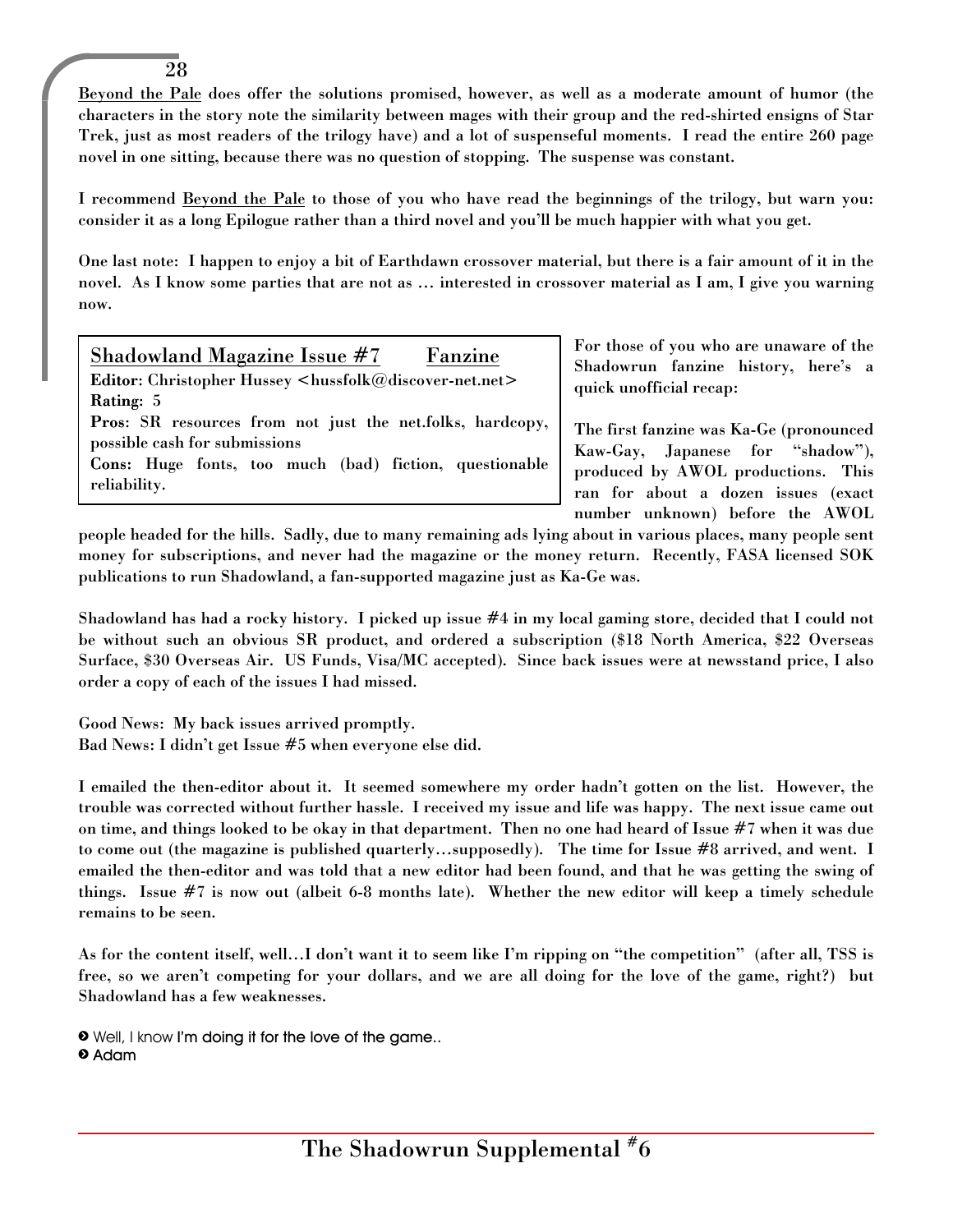By far the largest weakness is the one that it can't control. As all of the material is reader-submitted, quality is no better than what they are given. Flipping through any issue is guaranteed to give you a few bad fiction articles, a collection of guns that almost always fire fewer, bigger bullets, a few spells with no breakdown of the drain given, and usually a few totems that may or may not be balanced.

29

Not that the whole of it is bad. For example, in Issue #7, there is a preview of Technobable, the upcoming novel by Steve Kenson. Also included is a decent fiction piece by Jon Szeto. Every now and then a reader turns in a really good piece of fiction or a great new concept that works well in the game. Unfortunately, it's mostly hit-or-miss. Too often miss.

As with most starting fanzines, the font is too large to make up for the lack of material, and the editing is questionable (Szeto's fiction piece begins on page 45, but is continued on page 30?!?). The new editor mentioned that he is short on everything except fiction submissions. (Judging by the quality of the fiction published, he's seriously short of good fiction too.)

Quite a bit of the magazine is not of much use to the net-savvy. For example, this issue included a preview of Cyberpirates and Technobable, as well as a SR CCG listing. Except for Technobable, all of this is available off of the FASA Web page, and I'd expect Technobable to show up within two weeks.

Here's a quick rundown on the contents of Issue  $#7$ .

| $\frac{1}{2}$ . There is a distribution of the contents of 1550e matrix |               |                                      |
|-------------------------------------------------------------------------|---------------|--------------------------------------|
| Title:                                                                  | Type:         | Comment:                             |
| <b>Expect the Unexpected</b>                                            | Fiction       | Not so hot                           |
| <b>Getting Physical</b>                                                 | Phys Ad info  | Passable                             |
| <b>Friendship and Honor</b>                                             | Fiction       | Ho-hum                               |
| <b>Gen-Con Summary</b>                                                  | Duh           | Waste of space                       |
| Technobable                                                             | Preview       | Didn't read, I'm saving the suspense |
| Cyberpirates                                                            | Preview       | Decent, Same as FASA Web site        |
| <b>Knight Shift</b>                                                     | <b>NPCs</b>   | Munchie                              |
| <b>New Tools of Anti-Social Behavior</b>                                | Guns          | Balanced, but don't add much to game |
| Gotcha! (hit location system)                                           | <b>Rules</b>  | Decent                               |
| Nature's Shadows                                                        | Totems +      | Interesting                          |
| <b>Nothing Personal-Just Business</b>                                   | Fiction       | Decent                               |
| SR CCG card list                                                        | Duh           | Decent, Same as FASA Web site        |
| <b>High Noon</b>                                                        | Fiction       | Bad                                  |
| Way of the Hunter                                                       | Phys Ad info  | Decent                               |
| The Hermetic Lodge                                                      | <b>Spells</b> | Decent, no drain breakdown           |
|                                                                         |               |                                      |

(Authors of above, feel free to write to me to complain)

Overall, I'd say it's better to buy the occasional issue with stuff that interests you from the local gaming store. Perhaps when more content appears, it will be worth subscribing. [Note that I will be maintaining my subscription anyway, so…] Anyone interested in more info or submitting articles should email the editor. While actually delivery of the magazine and content isn't always the best, I have never had troubles with email responses from them. I'd say Shadowland is a magazine with potential, but that has yet to be realized. As with all fanzines, however, the readers who submit (and those that don't) are responsible for the quality of the final product.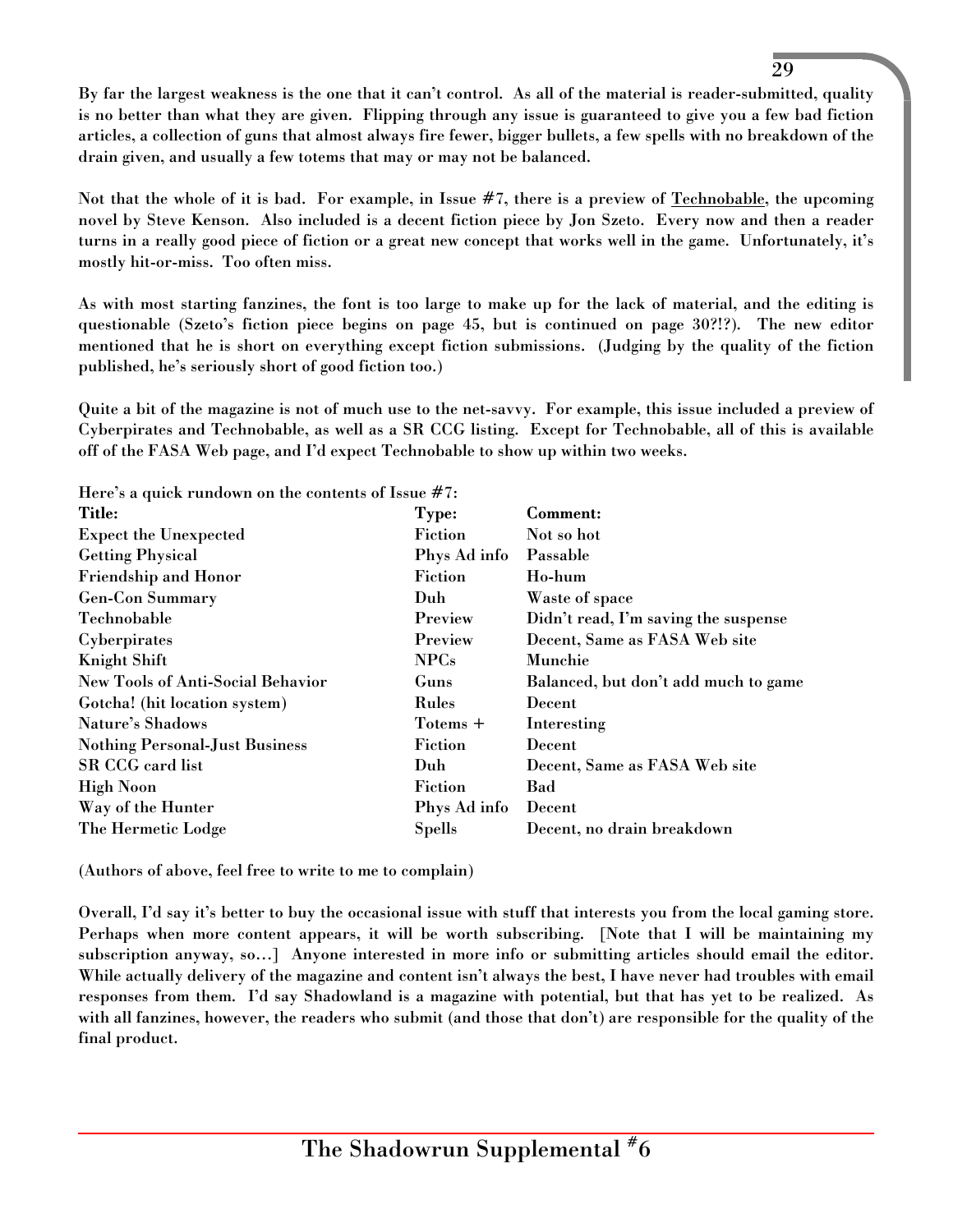**Official Shadowrun Miniatures**

Ral Partha, in co-operation with TSS Productions, is making this special offer available only through the The Shadowrun Supplemental. In keeping with the theme of the issue, the following Ral Partha Official Shadowrun Miniatures are being offered at a 20% discount for a limited time. For the full line of Shadowrun miniatures, visit the Ral Partha web site at www.ralpartha.com.



The Shadowrun Supplemental  $^{\#}6$ 

20-566 Riggers- Male & Female was \$4.00, now \$2.20

30